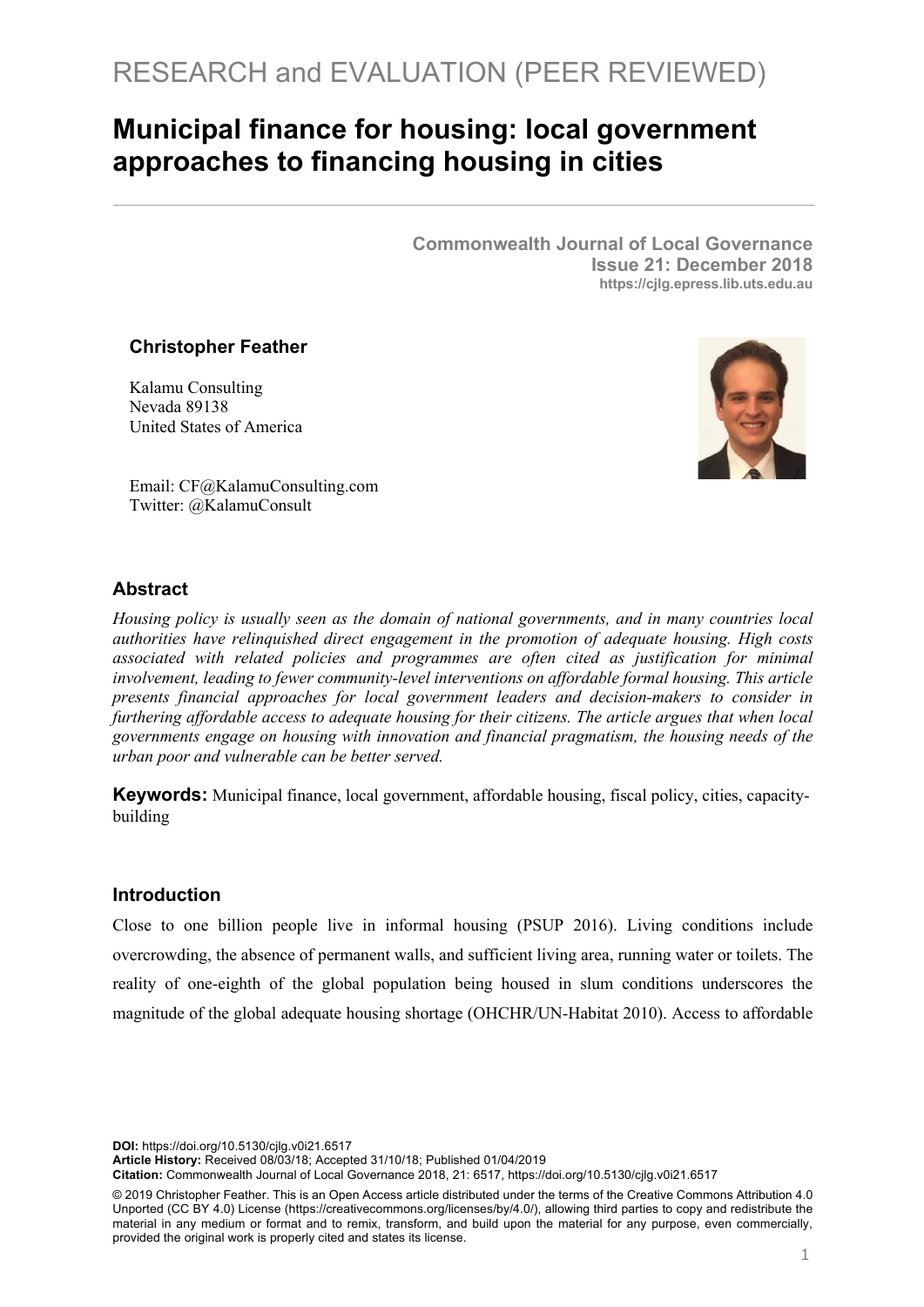formal housing presents one of the most formidable challenges for sustainable urban development, requiring the mobilisation of both international and national actors.<sup>1</sup>

The United Nations (UN) has developed an international urban framework to *"make cities and human settlements inclusive, safe, resilient and sustainable"* as established in Sustainable Development Goal 11 (UN ECOSOC 2017, p. 11). Nation-states further committed to a 'New Urban Agenda' following the UN Conference on Housing and Sustainable Urban Development known as Habitat III (UNGA 2017). These international protocols underscore the interests of national governments to collectively overcome local problems and promote sustainable urban development (Mitlin et al. 2018; Ladner et al. 2018). Key among the national stakeholders are cities, since municipalities lead the way in serving urban citizens and providing local services.

National and sub-national governments<sup>2</sup> throughout the world have started to adopt the UN's 'housing at the centre' approach to their development planning (UN-Habitat 2015). However, limited financial resources pose a central challenge to the goal of adequate housing for all. The costliness of housing has discouraged many leaders and policymakers in city governments from prioritising engagement on affordable housing. Understandably, given their greater financial resources, housing and issues of affordability have primarily become the responsibility of national governments (Datta and Jones 2001). Yet the lack of input by municipalities has limited the success of housing interventions in communities. Without localised expertise and substantive local involvement, large-scale and standardised national housing programmes have limited impact in meeting housing needs, especially for the urban poor and most vulnerable – threatening to make formal housing ever more inaccessible and unaffordable.

This article argues that city leaders can no longer remain idle on housing policy due to financial constraints. The essential role of local governments continues to grow, with the majority of the global population now living in cities (54% in 2014, and rising). Pressure will intensify, as over two-thirds of the world population will likely be urban by 2050 (UN DESA 2018). City leaders must consequently act on housing and its affordability to advance sustainable urban development for all current and future urban dwellers.

The article presents five approaches to financing affordable formal housing for city governments to consider. The research methodology utilised here derives the five approaches from public finance principles enumerated in academic, government and civil society studies (Stiglitz 2002; De Mello Jr.

<sup>&</sup>lt;sup>1</sup> For housing to be adequate, at a minimum it must meet the following seven criteria: security of tenure; availability of services, materials, facilities and infrastructure; affordability; habitability; accessibility; suitable location; and cultural adequacy. This article focuses on cities' role in promoting financing for affordable formal housing.

<sup>&</sup>lt;sup>2</sup> Sub-national governments in this paper are defined as regional (state, provincial and county levels) and local authorities. Local governments are defined as the public administration entities of cities and municipalities, including rural settlements.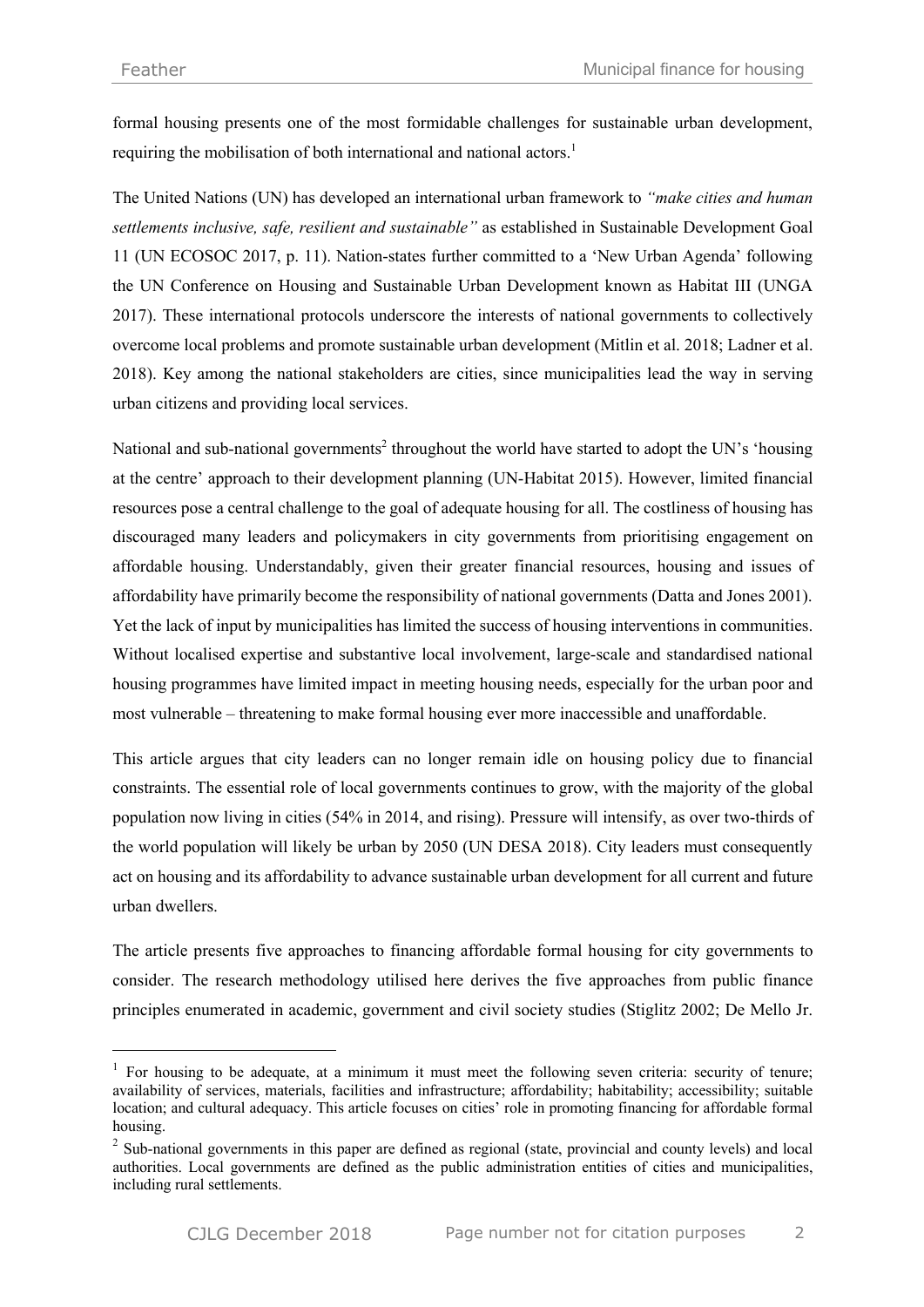2002; Hamilton 1975; Hansen and Perloff 1944). These principles are then illustrated through geographically diverse case studies selected from analysis of practitioner literature. While these approaches do not constitute definitive solutions, and it may be difficult to achieve the balance of policy interests with revenues and expenditures, this research provides a starting point for local government to reassess its role on a topic fundamental to the future of socio-economic development.

# **Municipal budget shortfall for housing**

Often, financial resources for housing are limited at the local level (Collier et al. 2017). Municipal fiscal resources are commonly only enough to run local services such as waste management, sanitation systems, policing, fire protection and social services (Slack 2009). Furthermore, many cities encounter difficulties in compensating their own employees, much less finding the financing for housing.

On average a city spends 30% of its total municipal budget on salaries and only 1.35% on housing programmes.<sup>3</sup> The high concentration of city expenditure on personnel emoluments and administrative expenses, followed by provision of local services, limits resource allocation for capital expenditure, including housing programmes. As a result, municipalities under-resource housing policies; too frequently human settlements are merely a formal line item in city budgets, with little, if any, funding allocated.

## *County government of Mombasa: financing salaries and housing*

In Kenya, 46% of local authorities' budgets was allocated to paying employee salaries in 2011 (IMF 2013). For its second-largest city, Mombasa (with an estimated 1.2m citizens) half of the county's 2015/2016 budget of 10.7bn Kenyan shillings (KES) was earmarked for paying salaries and wages, while housing expenditure plans were much smaller at KES 38m (Mombasa Budget Office 2014). If the housing expenditure were applied in its entirety to housing development, the Mombasa government would finance the construction of an estimated 22 formal housing units – an insignificant amount compared to the county's estimated 82,000-unit housing deficit (Centre for Affordable Housing Finance in Africa 2017).

The limited nature of municipal fiscal resources has led to a tendency for housing providers to bypass city government decision-making. Although private and non-profit residential developers work with cities on urban development and building design, especially in terms of zoning and permits, municipalities have been unable to promote the provision of affordable housing due to lack of financial resources (Brueckner 1981). The consequence of insufficient municipal finance is that those city-led affordable housing projects which do exist are small-scale, and operate in what can be best described as a *"fragmented policy landscape"* (Lawson et al. 2010, p. 5; Pugh 2001). It is true that cities have been able to encourage affordable housing through mixed-use development mandates and zoning

<sup>&</sup>lt;sup>3</sup> Figures are based on author's own calculations from municipal budgets for a selection of cities in Africa, Asia Pacific, Europe, Latin America, the Caribbean and North America.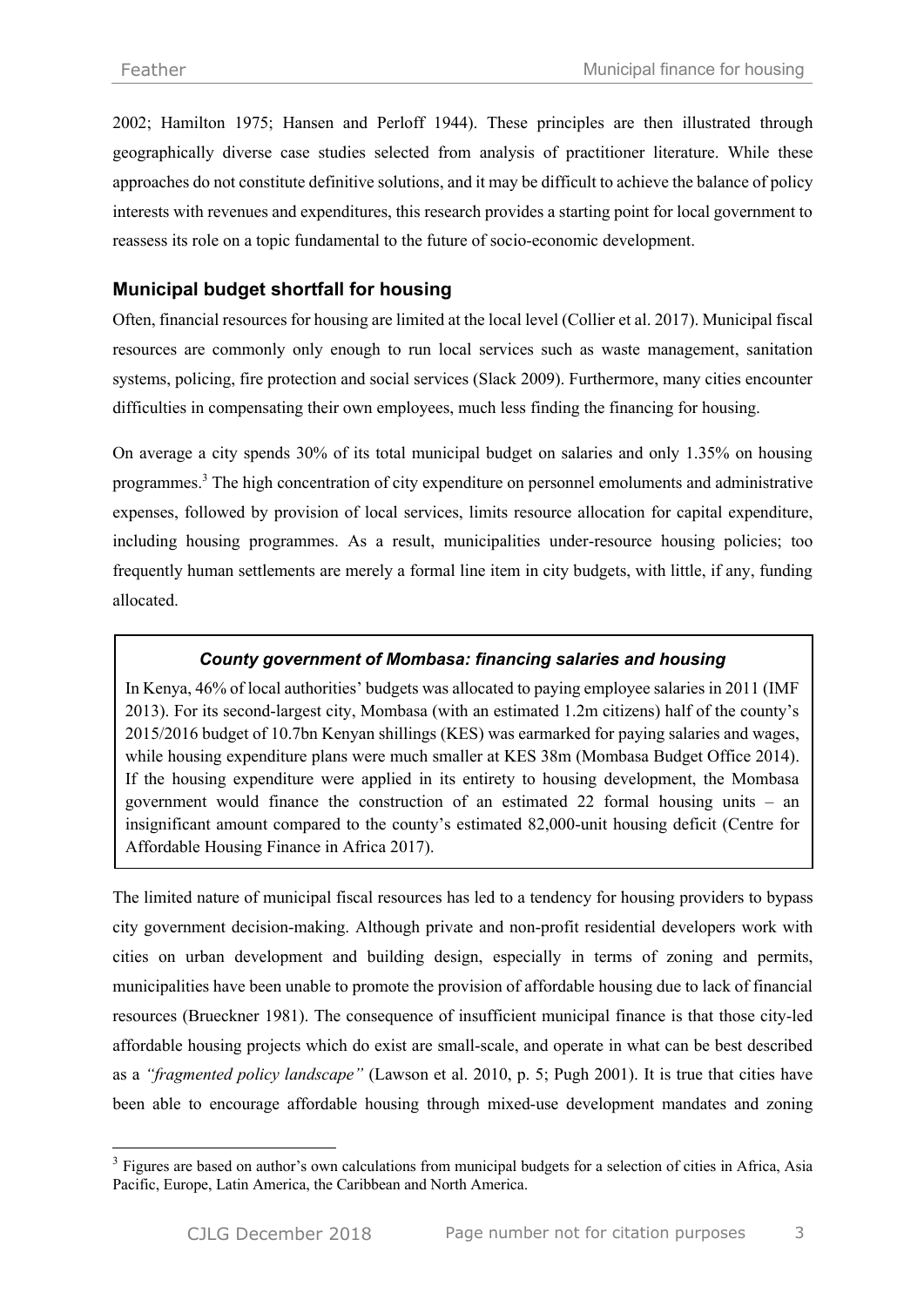legislation to promote infill, densification and the conversion of non-residential buildings. However, financial approaches have been inadequately integrated with city planning and regulations to effectively promote affordable access to formal housing.4

To overcome the housing bottleneck, cities have the potential to contribute innovative policy solutions supported by feasible and financially pragmatic implementation strategies. It is possible for municipalities to change the status quo and assert a leadership role in housing, given their unique authority and local expertise (Province of Ontario 2011; UCLG 2010). And, with sustainable financing alongside city-level leadership on housing, local governments will be better positioned to serve the needs of their communities.

However, proactive city-level involvement on housing, backed by sustainable financing, requires local authorities to develop the fiscal architecture needed to support this financing. An effective large-scale affordable housing response supported by cities has essentially two components (Milligan et al. 2009). It requires local authorities to have committed public funds for housing programmes and policies; and they need to attract cost-effective private and non-governmental financing (Milligan et al. 2009). It is also recommended that cities seek ways to actively generate capital from public and private sources. Strengthening municipal finance for housing requires strategic approaches which can develop sustainable funding and then apply it effectively, to skilfully serve the housing needs of citizens at the local, community level.

## **Five strategic approaches for cities to sustainably finance housing**

In order to strengthen municipal finance for housing, cities must at a minimum develop recurrent funding (Lawson et al. 2010). Regularised financing helps cities promote access to affordable housing to meet the needs of their communities. Although local budgets account on average for 25% of public expenditure in European Union states, in many developing countries the figure is less than 5% (UCLG 2010). Cities must accordingly improve financing to support the effectiveness of housing policies and programmes.

The following section of the article presents five strategic approaches (summarised in Table 1) for city leaders to consider in strengthening financing to effectually provide adequate housing for lower-income and vulnerable residents.<sup>5</sup> The presented approaches are supported with global case studies from developed and developing states in different regions of the world. Although these five strategic approaches are not exhaustive of the potential solutions, they intend to stimulate greater dialogue on the role of local authorities and ways to improve municipal finance for housing. The approaches may

 $\overline{a}$ 

<sup>&</sup>lt;sup>4</sup> The framework aligns with UN-Habitat's three-pronged approach emphasising urban legislation, urban planning and design, and urban economy and municipal finance (Li et al. 2019; Clos 2015).

<sup>&</sup>lt;sup>5</sup> For success it is essential for local governments to be accountable to all constituents and to act in a fiscally responsible manner.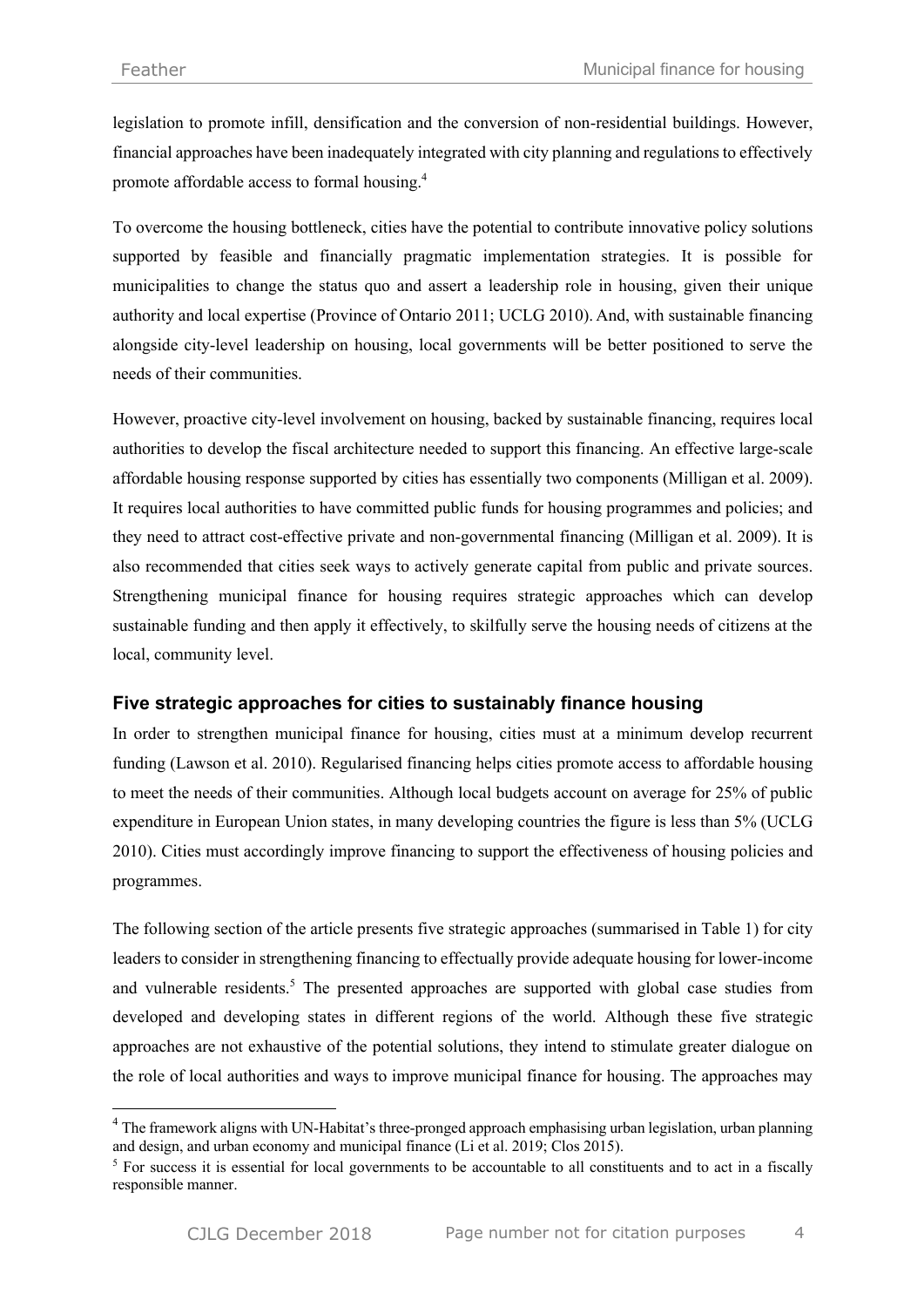not necessarily comport with every municipality and its circumstances, but they can help towards building local government capacities towards resolving outstanding housing issues. The outcome can be increased discussion and debate on ways to make unaffordable adequate housing an outmoded phenomenon of the past rather than an inevitability in the future.

|  |  | Table 1: Five approaches to sustainably finance housing in cities with relevant policies and programmes |  |  |  |  |
|--|--|---------------------------------------------------------------------------------------------------------|--|--|--|--|
|  |  |                                                                                                         |  |  |  |  |

|                             | <b>Financial approach</b>                                                                                              | <b>Relevant policies and programmes</b>                                                                                                 |  |  |  |
|-----------------------------|------------------------------------------------------------------------------------------------------------------------|-----------------------------------------------------------------------------------------------------------------------------------------|--|--|--|
| 1.                          | Co-finance housing programmes and projects<br>with regional and national governments                                   | $\bullet$ Subsidies $\bullet$ Grants                                                                                                    |  |  |  |
| $\mathcal{L}_{\mathcal{L}}$ | Strengthen taxation mechanisms to improve<br>revenue for housing programme expenditures                                | • Property tax • Consumption tax • Income tax<br>• Payroll tax • Strengthened tax collection<br>• Expenditure controls • Tax incentives |  |  |  |
| 3.                          | Explore enhancements to non-taxation<br>revenues to fund city housing policies                                         | • User fees • Cross-subsidisation<br>•Land provision •Development planning<br>regulations                                               |  |  |  |
| $\mathbf{4}$                | Examine debt financing to serve municipal<br>housing needs                                                             | • Direct lending • Bond issuance                                                                                                        |  |  |  |
| 5.                          | Leverage PPPs to encourage private capital<br>and non-governmental expertise in financing<br>affordable formal housing | • Partnerships between local government,<br>developers, financial institutions, non-profits and<br>other relevant bodies                |  |  |  |

# *i. Co-finance housing programmes and projects with regional and national governments*

On their own, municipalities customarily have neither the resources nor powers to create a large-scale financing model for affordable housing (Lawson et al. 2010). Compared to national and regional governments, local authorities commonly have fewer resources. Figure 1 illustrates the extent to which higher-level government entities typically have greater financial resources than municipalities. In these instances, close collaboration between local, national and regional levels has proved critical to financing affordable housing programmes (UCLG 2010).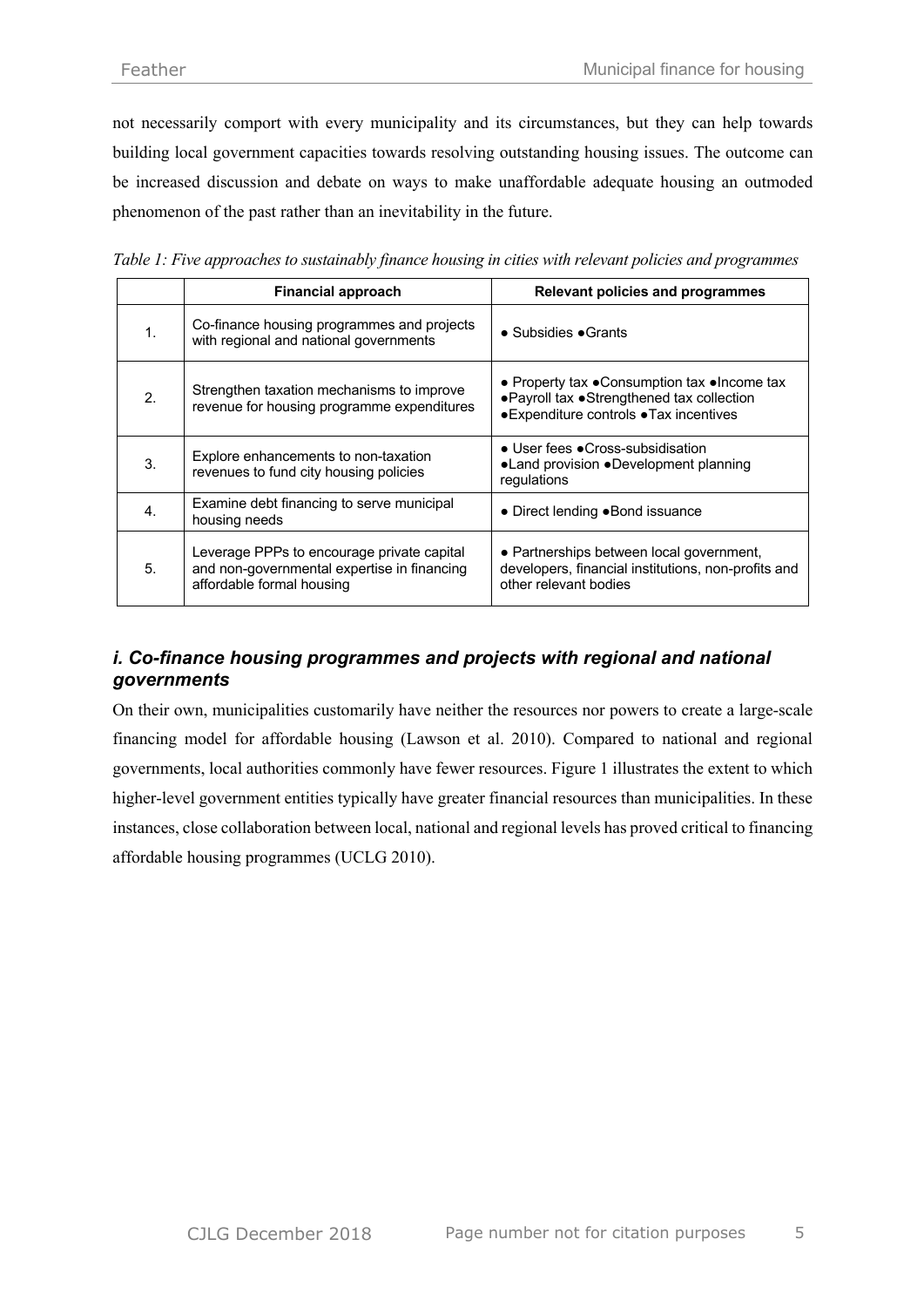

Figure 1: Comparing local and non-local\* government expenditure as percentage of Gross Domestic Product (GDP)

Source*:* UCLG and Dexia (2007) \*Non-local government expenditure is defined as expenditure by national, provincial and state entities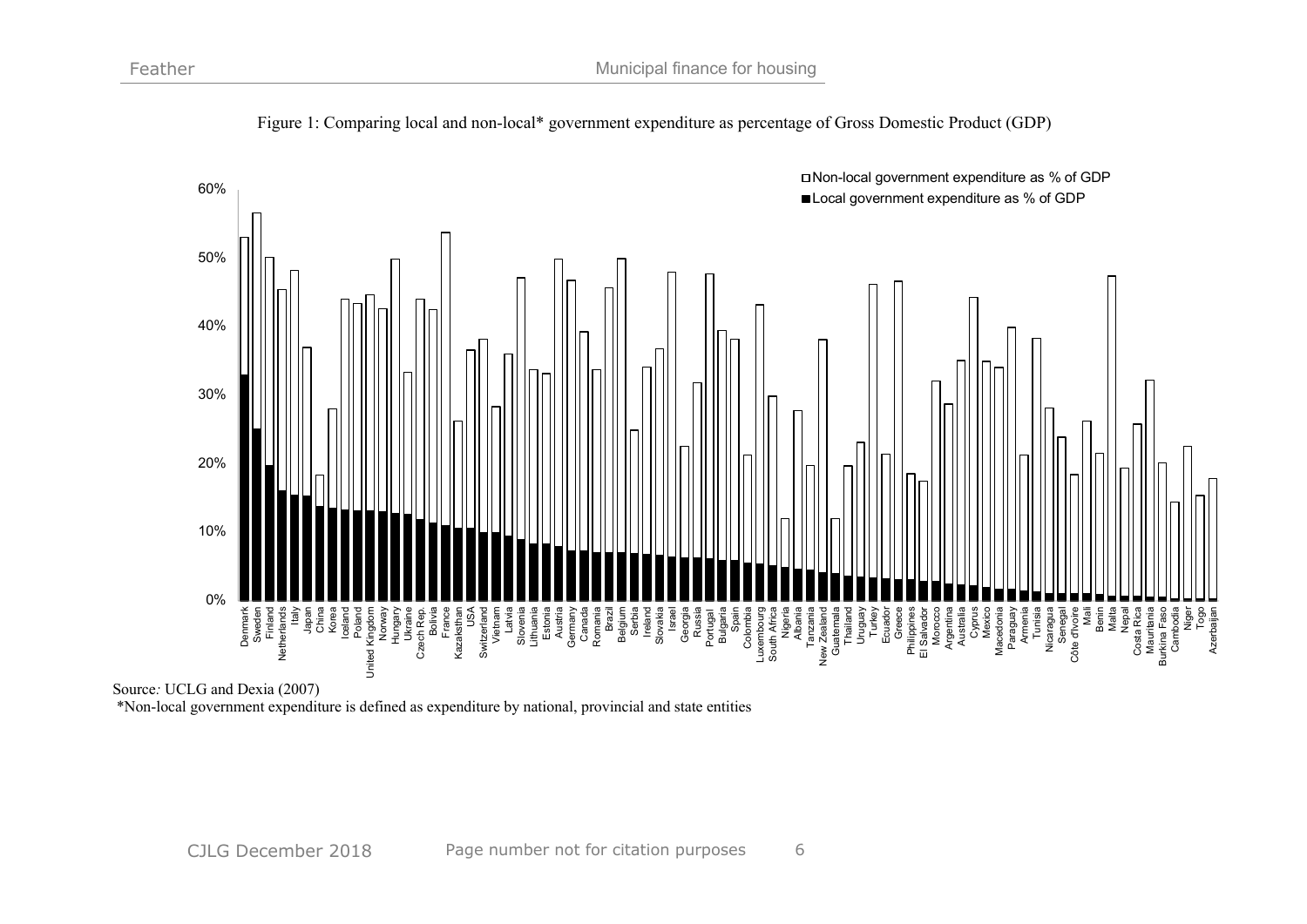Joint mobilisation of funds to finance housing can benefit both municipalities and their housing stakeholders, by uniting local community expertise from city government with technical housing support from the national and regional levels. Moreover, merging resource pools through intergovernmental transfers, such as subsidies or grants, enables cities to have greater financial resources for meeting local housing needs.

## *Accra Metropolitan Assembly's approach to co-financing housing*

The city government of Accra, Ghana's capital city, spent close to  $G\phi$  15.2m on housing from its municipal budget in 2015. The Accra Metropolitan Assembly (AMA) also received G¢ 53,944 from Ghana's central government (RoG 2015), and sourced an additional  $G\phi$  53.7m for housing development from development donors, including the World Bank and international development agencies (RoG 2015). These capital inflows from central government and foreign donors have helped support housing infrastructure development and have contributed to Ghana's national housing policy objective to improve housing supply and upgrade existing homes.

Municipal use of intergovernmental transfers is widespread (Banful 2011; Saiegh and Tommasi, 2000; Ma 1997). There are multiple mechanisms cities use to access such funds, which include financing for housing. In many countries, city governments and their housing departments receive an annual allocation from the national government to help lower-income households and vulnerable persons, such as those with disabilities, with their housing needs.

Rental subsidies supplement incomes and assist the less fortunate by making housing more affordable (Hulchanski 2003). Subsidy transfers are typically distributed to local authorities based upon a formula agreed between city officials and their national government counterparts, and then applied equitably to each regional and local government. For example, in France social housing is a shared responsibility. Local authorities co-finance social rental housing supply with funding from the central government through upfront subsidies.

Co-financing by different levels of government can be characterised by intense bargaining, sometimes resulting in conditions placed on city administrations (Basolo 2000; Schneider and Logan 1985). National and regional governments can mandate municipalities to make fiscal reforms as a condition of receiving housing subsidies. Further, local governments can be required to use non-local grants for specific purposes. Local governments might, for example, compete and apply for funding from the central government to contribute towards a national housing priority such as ending chronic homelessness. Alternatively, city leaders might identify grassroots housing issues, perhaps unique to their communities, and appeal directly to regional and national governments to determine their interest and the feasibility of accessing funds.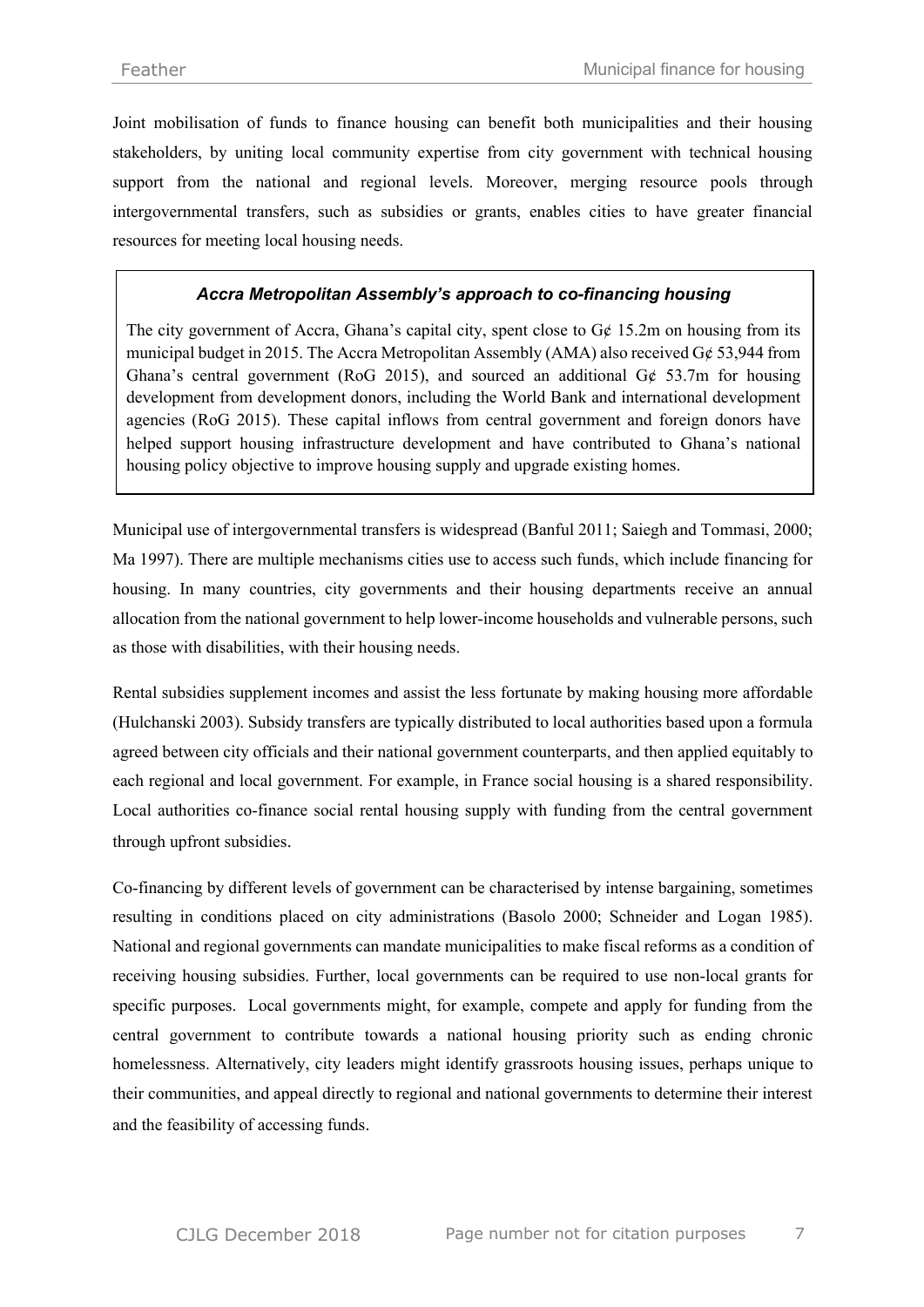## *Joint financing for municipal housing in São Paulo*

Collaboration on housing through co-financing with municipal entities is a critical component of Brazil's urban development. The Municipal Secretariat for Housing in São Paulo (SEHAB) brings together multiple financial sources from federal and state governments to fund local housing programmes and projects, as indicated in Table 2 below (City of São Paulo 2010).

Through state government partnerships, SEHAB received R\$ 10m in 2015, to be shared with the State Company of Housing. At the federal level, SEHAB is supported through a variety of programmes, such as the Federal Programme for Precarious Settlements (PAC), which incentivises developers to upgrade informal settlements. PAC has targeted over 150,000 inhabitants with the purpose of improving their living conditions. PAC also aspires to reduce inequality in urban development through additional mechanisms, such as building much-needed affordable new homes (Lonardoni et al. 2013).

| <b>Sources of SEHAB financial</b><br>resources | <b>Projections for resource need</b><br>2009-2024 (R\$) |  |  |
|------------------------------------------------|---------------------------------------------------------|--|--|
| Municipal resources                            | R\$ 15,380,000,000                                      |  |  |
| State resources                                | R\$ 3,840,000,000                                       |  |  |
| Federal resources                              | R\$ 6,147,824,000                                       |  |  |

*Table 2: Government financial sources for municipal housing in São Paulo*

# *ii. Strengthen taxation mechanisms to improve revenue for housing programmes*

Financing for housing is often derived from national government funding sources. At the highest level, the national government can frequently call on a wider range of taxation mechanisms, such as valueadded tax (VAT) or income tax, than local governments can (Tanzi and Zee 2001). Consequently, central governments usually have deeper fiscal pools, which currently make them the logical choice for financing housing. Local authorities may seek to replicate this strong tax base and consider measures to optimise taxation in their municipalities so they can finance housing at the community level. Ultimately, strengthened taxation can contribute to municipal needs for recurrent funding for affordable housing programmes and projects.

Because of their tax structure, local governments commonly have fewer resources than national and regional governments, partly due to a smaller taxpayer base and partly due to the types of tax mechanisms employed. Local governments tend to rely on property taxes to fund most of their budget (Slack 2009). After property taxes, municipalities use, to a lesser extent, consumption taxes such as VAT and sales taxes to provide an elastic source of revenue that grows with the urban economy (UCLG 2010). In addition, municipalities also employ payroll taxes to ensure non-resident commuters pay for services(Slack 2009).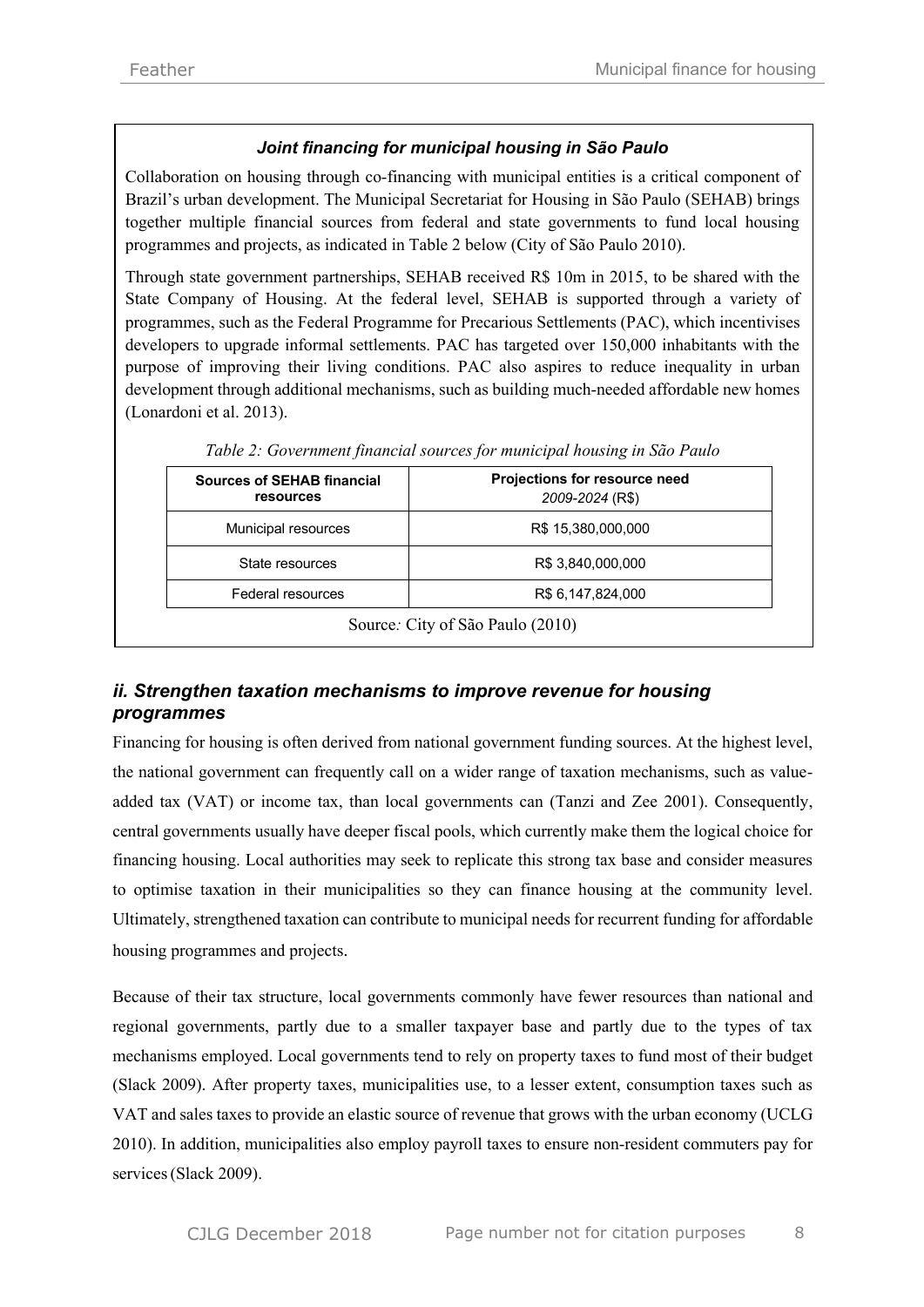## *A tale of two Vancouvers: property taxation and affordable housing*

Although less than 500 km apart, Vancouver, British Columbia (in Canada) and Vancouver, Washington (in the USA) have very different approaches to property tax to finance affordable housing.

British Columbia's largest city uses property taxes as a fiscal tool to balance the budget. Depending on the Canadian city's budget requirements and revenues, property taxes are used to automatically close any potential fiscal deficit. Half of property taxes go to pay for public services such as police, firefighters, road repairs, streetlights, parks and pools, while the rest pay for provincial agencies, such as metropolitan transit, the Municipal Finance Authority, or public education through the Ministry of Finance (City of Vancouver 2016). Meanwhile, the Metro Vancouver Housing Corporation is financed almost entirely through rents paid by tenants.

Conversely, the US city of Vancouver is considering an increase in property taxes to pay for what the City Council has declared to be a *"state of emergency for affordable housing"* (Wilson 2016). To quell rental rates – up by approximately 38.3% while average household income only went up 3.1% from 2011 to 2015 – the city government has proposed raising property taxes and dedicating the projected new revenues to affordable housing (Fischer 2016).

And finally, cities can implement local income taxes. Although rarer, municipal income taxes are commonly collected in Europe as a proportion of central and provincial income taxes (Slack 2009). A separate locally administered income tax is less common because it is difficult to implement and expensive to administer. Together, these property, consumption and income taxes constitute the main sources of tax revenue for municipalities

# *Supporting access to housing: the Metropolitan Municipality of Lima*

The Metropolitan Municipality of Lima requires resource transfers in order to implement the central government's National Housing Plan and support access to housing for families. These intergovernmental transfers for housing follow the national government's criteria established by its Fondo MiVivienda and Techo Proprio programmes. Analysis of Lima's municipal taxes demonstrates why the national government funds housing. Lima derives its tax income from just three taxes, outlined in Table 3 below. These sources of revenue are unable to provide the necessary recurrent funding that housing programmes and projects require. Such tax revenue limitations illustrate the challenges municipalities like Lima face if they have narrow and regressive taxation modalities as their sole revenue source for housing.

| <b>Municipal taxes</b> | <b>Description</b>                                                                       | Value                                                                          |  |  |  |
|------------------------|------------------------------------------------------------------------------------------|--------------------------------------------------------------------------------|--|--|--|
| Property tax           | Annual tax levied on land, buildings,<br>and fixed and permanent facilities              | Between $0.2\%$ and $1.0\%$<br>depending on value of property                  |  |  |  |
| Property transfer tax  | Tax on sale price of a property, paid by<br>the buyer                                    | 3% of property sale<br>value                                                   |  |  |  |
| Vehicle property tax   | Annual tax on cars imported into the<br>country that are no more than three<br>years old | 1% of original value on<br>acquisition, importation or entry<br>into ownership |  |  |  |
| Source: SAT (2016)     |                                                                                          |                                                                                |  |  |  |

*Table 3: Local taxes in the Metropolitan Municipality of Lima*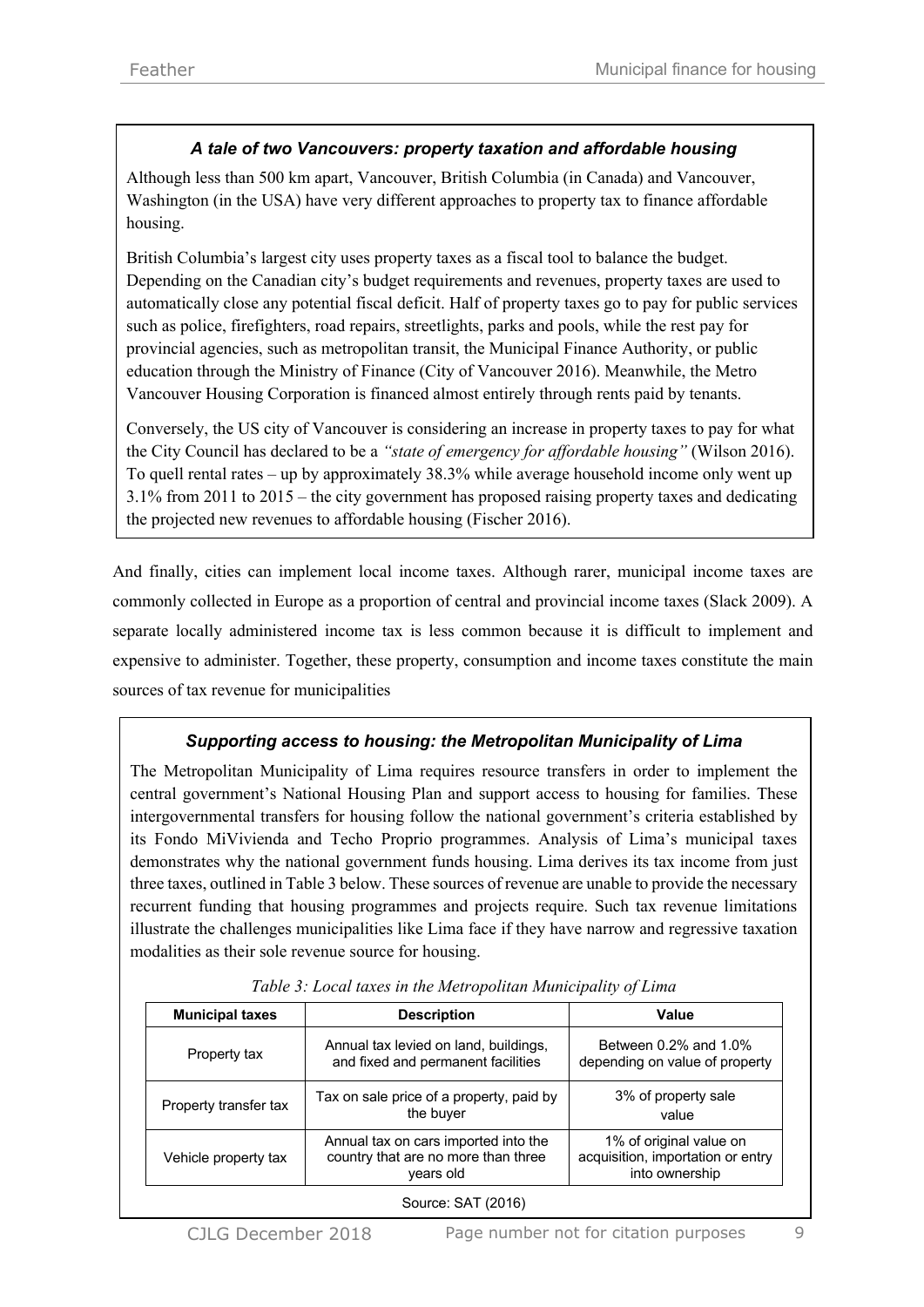$\overline{a}$ 

Understanding the relationship between tax modalities and revenue is an important first step in overcoming municipal government revenue challenges to finance housing programmes. Some tax experts believe property tax is not the optimal mechanism to fund housing policies, since it is a regressive tax<sup>6</sup> (Kim 2017) and therefore reliance on it generally results in fewer funds for municipalities, which in turn means limited funding for housing. By comparison income taxes, which have a more redistributive effect, may be considered better suited for financing affordable housing programmes and policies that support lower-income and vulnerable residents (Tanzi and Zee 2001).

Many of the challenges municipalities confront in financing housing stem from having too small a tax base. Cities must therefore optimise both 'what' and 'who' is, or should be, taxed. Tax modifications should be assessed from a holistic perspective based on the effectiveness of the range of taxes – covering goods, services, incomes and assets, including housing. Effective taxes must also take into consideration their impact in promoting social equity and inclusive economic development at the neighbourhood level (Basolo 2000; Hansen and Perloff 1944).

## *Taxing expatriate housing: a growing trend to increase local revenues*

Where housing markets have many foreign homeowners, cities have levied extra taxes on the owners of these units. In Abu Dhabi, the emirate has mandated expatriate owners to pay a 3% municipal fee on the value of their annual lease. This fee is collected by the Abu Dhabi Water and Electrical Authority and goes towards the registration costs associated with programme monitoring for short-term tenancy contracts of less than four years (Fahy 2016). Recently, the Jerusalem Municipality has also sought to increase property taxes for 'ghost apartments', which are vacation homes generally owned by wealthy foreigners (Eisenbud 2016). Rented units leased to tenants are exempted. The justification for this tax has focused on the need to overcome a municipal budget shortfall, and secondly to increase affordable housing supply.

Municipalities may also consider actions to optimise tax administration. Strengthening tax collection and controlling expenditure can maximise tax efficiency and help ensure there are greater tax revenues for allocation to housing programmes and projects. Equally, cities can also implement approaches to increase tax compliance, both domestically and internationally, to make certain taxpayers and evaders pay their fair share to the local government.

Lastly, it is advisable for local authorities to consider structuring taxation mechanisms so that they both incentivise affordable housing developers and financiers, and draw informal economy wages into the formal economy. Such incentives and inducements may change government revenues, negatively for the incentives and positively for the informal wages. The added incentives may potentially encourage

<sup>&</sup>lt;sup>6</sup> Compared to a progressive tax, a regressive tax takes a larger percentage from low-income people than from those with higher incomes.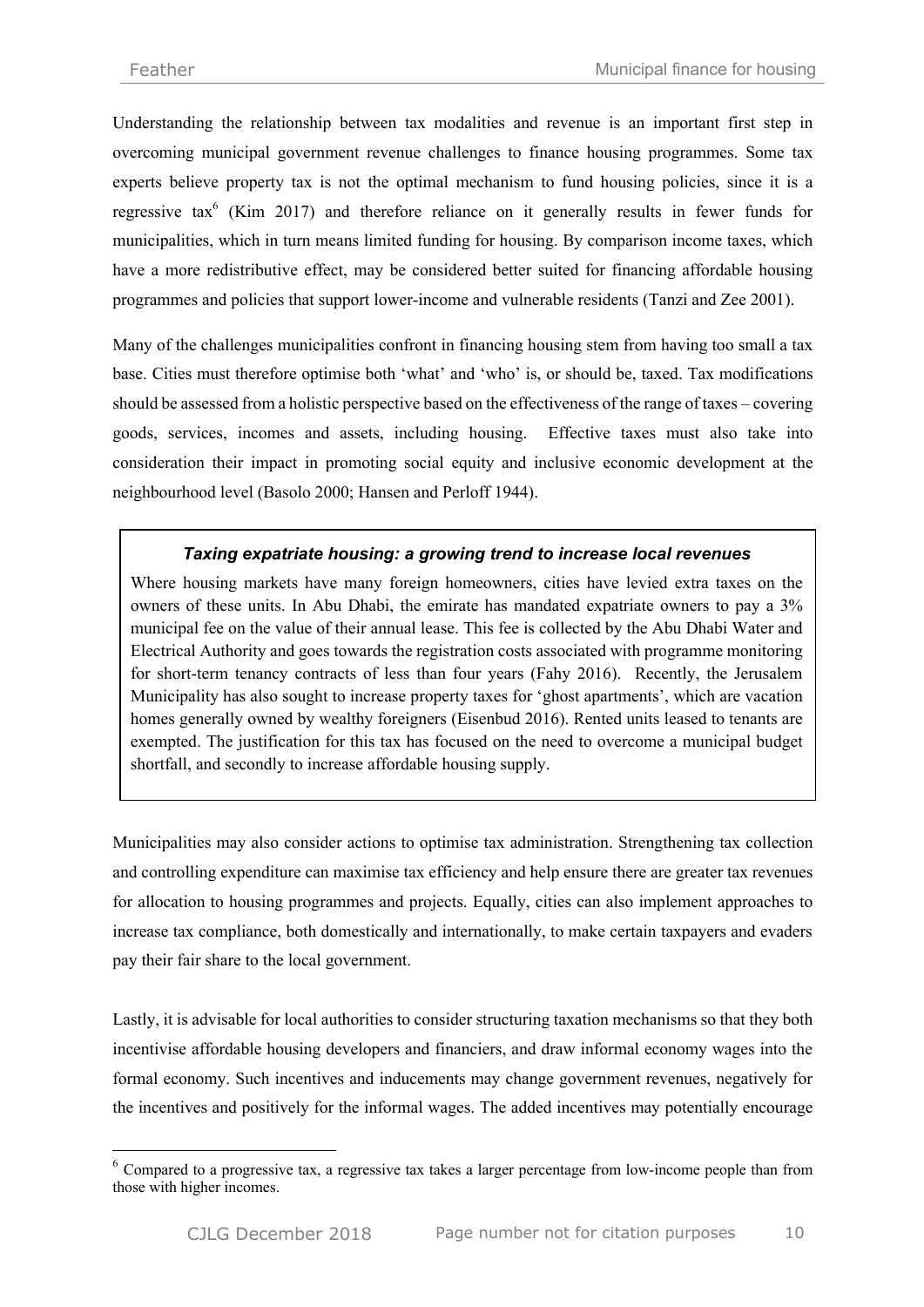affordable housing development and recognise the informal sector as a source of economic activity, which in turn can increase affordable housing opportunities and formal economic participation respectively (TJN-A 2012).

## *iii. Explore enhancements to non-taxation revenues to fund city housing policies*

Non-taxation revenues for municipalities are typically concentrated in user charges (e.g. fines, and fees for business permits and licences). Through user charges, customers pay for the services they receive from local authorities. For example, persons using recreational facilities, such as a park or swimming pool, may pay a fee upon entrance, which then goes to the maintenance and servicing of the cityprovided amenity (Bird 2003).

For affordable housing, however, user charges may not be a good choice for municipal financing. Requiring low-income tenants to pay user fees in accessing affordable housing would add to their income burden. Should tenants have the capital, they would already be able to access housing at prevailing market rates. Additionally, the overuse of such charges to finance housing can be considered regressive, as it asks low-income residents to pay the most for affordable housing. This is why tenant rents for affordable rental units are often supported with a mix of co-financed subsidies to help close the affordability gap.

#### *Maximising non-taxation revenue in the New York City Housing Authority*

The largest municipal housing authority in the USA supports public housing for 400,000 New Yorkers. The New York City Housing Authority (NYCHA) has implemented several reforms to maximise revenues and improve its ability to provide housing to lower-income families. For example, NYCHA housing developments contain a mix of residential, commercial and community spaces. Non-residential space registers at over 2.5m square feet, including 250,000 square feet of retail space. To optimise its financial budgets, NYCHA has established a plan to lease rentable retail space as well as a comprehensive strategy for maximising usage and revenue (NYCHA 2015).

Apart from non-residential ground-floor space, NYCHA also has more than 11,000 parking spaces across 200 developments, for both residents and non-residents. The housing authority has redesigned parking fees to charge full-market rates for non-residents, but capped local rates for residents. The parking lot fee increases are projected to provide approximately US\$ 5m per year to NYCHA by 2019 (NYCHA 2015).

Although user charges may not be optimal for direct financing of affordable housing in cities, they can nevertheless supplement municipal financing in other areas: potentially freeing up municipal and citizen funds for housing. For example, user fees for transportation can contribute to the development of better infrastructure, and improved roads can also boost household incomes by shortening commute times,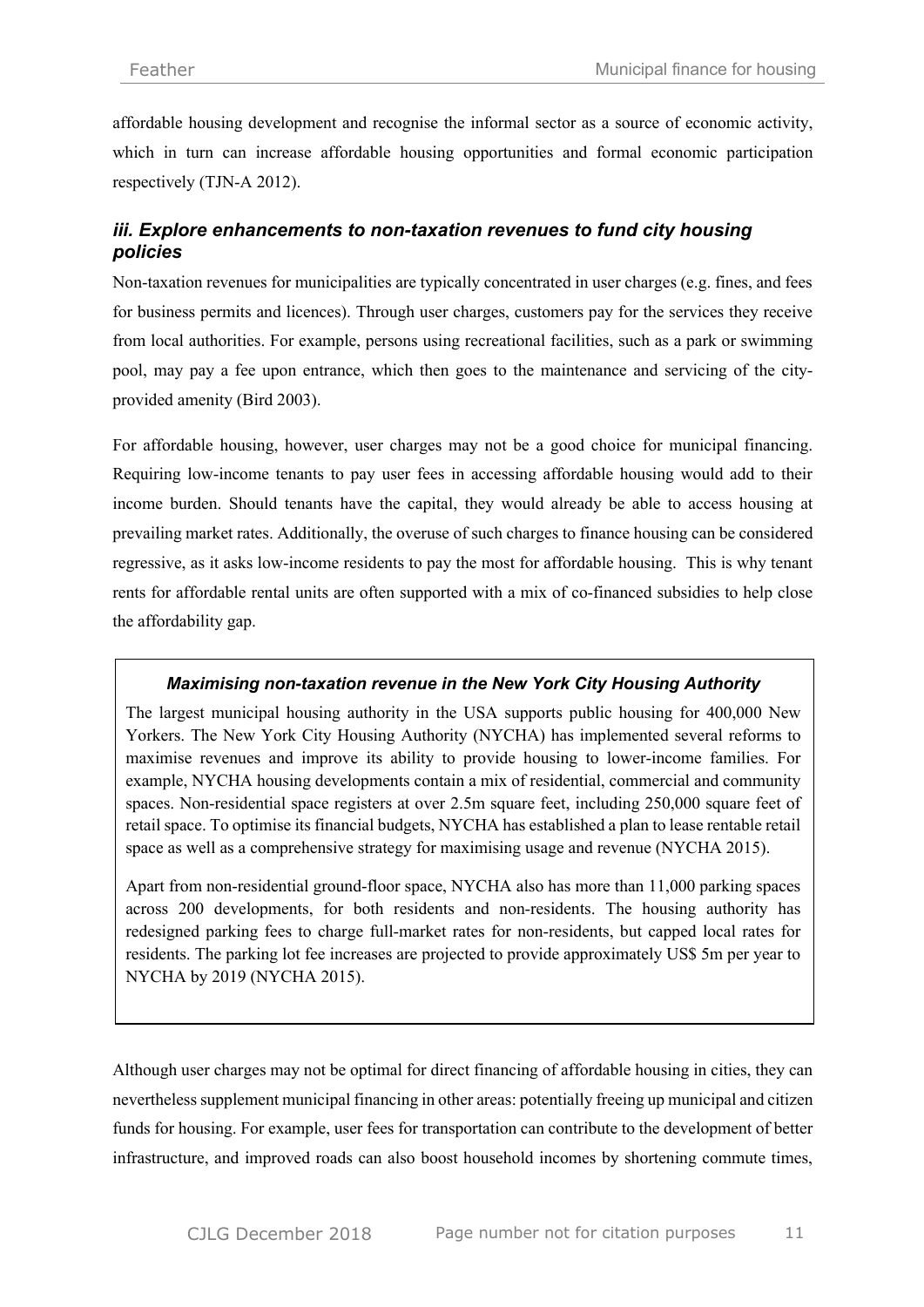which in turn reduces petrol consumption so citizens have more money to spend on housing. In Istanbul, for instance, the revenues from İSPARK, the municipal parking organisation, are higher than the combined budgets of 52 provincial municipalities, earning  $\pm$  40m per year (Hürriyet Daily News 2013). These revenues likely do not directly support municipal housing programmes, but do demonstrate the potential of non-taxation revenues. Revenues from user charges can reduce strains on the city budget and minimise other municipal expenses.

## *Cross-subsidisation and the Khartoum State Housing and Development Fund (KSHDF)*

Since the 1990s, core housing in Khartoum, Sudan has been funded through cross-subsidisation in the construction and sale of "*improved and luxury units at market supply"* (Hamid n.d.). Sales income from higher-end housing units has been a major financing mechanism for affordable housing in Khartoum State. As shown in Table 4 below, cross-subsidisation helped deliver 11,952 housing units for lower-income residents, due in part to the extra revenues collected from 4,856 housing units produced and sold to upper-income households.

| <b>Housing types</b>              | Target consumers | <b>Average monthly</b><br>payment | <b>Units sold 2002-07</b> |  |  |  |
|-----------------------------------|------------------|-----------------------------------|---------------------------|--|--|--|
| Popular housing                   | Low-income       | SDG £143                          | 11,952                    |  |  |  |
| Economic housing                  | Middle-income    | $SDG \leq £360$                   | 4,608                     |  |  |  |
| Villas or apartments              | High-income      |                                   | 248                       |  |  |  |
| Source: MEFUD and UN-Habitat 2014 |                  |                                   |                           |  |  |  |

*Table 4: KSHDF housing units produced 2002–2007*

Local housing authorities also engage in cross-subsidisation to overcome the difficulties faced in financing affordable housing developments. Cross-subsidisation provides a useful non-taxation means for city leaders to finance housing initiatives targeting the poor and vulnerable. By charging a premium to the higher-income in market-level housing units, municipalities can channel the extra funds acquired into affordable rental housing.

Cross-subsidisation mechanisms, however, can be difficult to implement. The progressive fee structure can alienate those with higher incomes and limit their willingness to participate in these schemes. Moreover, it is possible that the provision of a mixed-income environment may be a disincentive for higher-income households who may avoid such projects altogether.

Beyond user charges and cross-subsidisation, cities can also harness non-financial means to mitigate the high cost of housing programmes and projects. Municipalities can donate, lease or sell public land at below-market rates to encourage affordable rental or ownership developments (Province of Ontario 2011).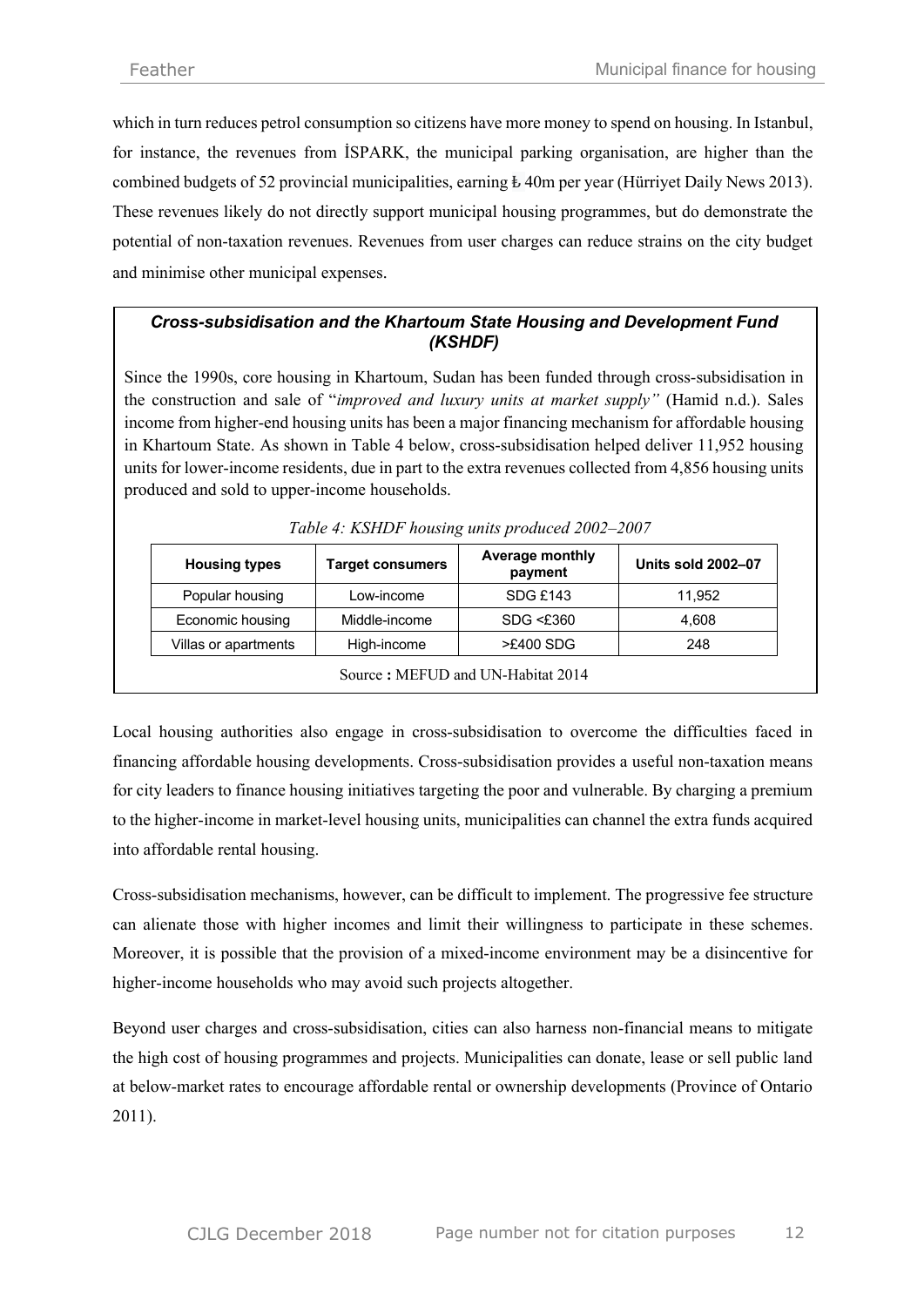$\overline{a}$ 

Donation of land is a popular tool for municipalities to employ, since housing development costs are much higher than what can be charged through rent to low-income tenants. Developers can use free land as an in-kind contribution to enable affordable housing provision (Zhou and Ronald 2017; Morrison et al. 2012; Firman 2004). Hence, land-use planning provides a non-financial means that can be used to promote housing development accessible to lower-income households. Nevertheless, additional subsidies and investment are also needed. Municipalities should be fully committed to ensuring land donations are properly used to achieve their intended objective.

Land contributions do have their disadvantages. Such actions in effect remove these real estate assets from the municipal balance sheet (Lin 2014). Moreover, it is a once-only solution that can limit the decisions of future city leaders. In addition, these arrangements could risk exploitation of local authorities from developers seeking excessive profits, thereby corrupting local officials in the process (Ren 2018; Butler et al. 2009). As such, the sole provision of land does not necessarily benefit the community in terms of promoting affordable housing. Municipalities must exert strict enforcement on land transactions to ensure development actually delivers the intended benefits for the community (Berrisford et al. 2018).

Besides land donations and discounts, cities can also use legal instruments to require developers to provide affordable housing: another non-financial tool to reduce strain on municipal coffers and promote access to affordable housing in urban areas. The city government of Munich, for example, requires private developers to allocate 20% of new housing units on large sites to social and affordable housing (Scanlon et al. 2014). In Denmark, municipalities have the legal right to assign tenants to at least 25% of unused housing units (Scanlon et al. 2014).

The above examples of non-taxation sources illustrate the creativity and flexibility local authorities can apply as they seek to supplement municipal financing in support of city housing policies. Many other alternatives can be formulated to amplify sources of funding. But local authorities should be attentive that prospective non-taxation mechanisms are developed in a responsible manner. City leaders and policymakers nonetheless may consider harnessing non-taxation approaches as a financial tool to strengthen municipal finance of housing.

# *iv. Assess debt financing to serve municipal housing needs*

When municipalities do not have the fiscal resources to finance housing, they can consider debt financing.<sup>7</sup> Cities can develop housing bonds to generate the needed cash flow, and debt financing can be an important instrument to support housing programmes at the municipal level. The proceeds can be used to improve affordable access for many groups: lower-income borrowers, first-time homebuyers,

<sup>7</sup> Debt financing may not be legally permitted or allowed in certain jurisdictions. However, this approach is still presented for consideration depending on the circumstances of the local authority.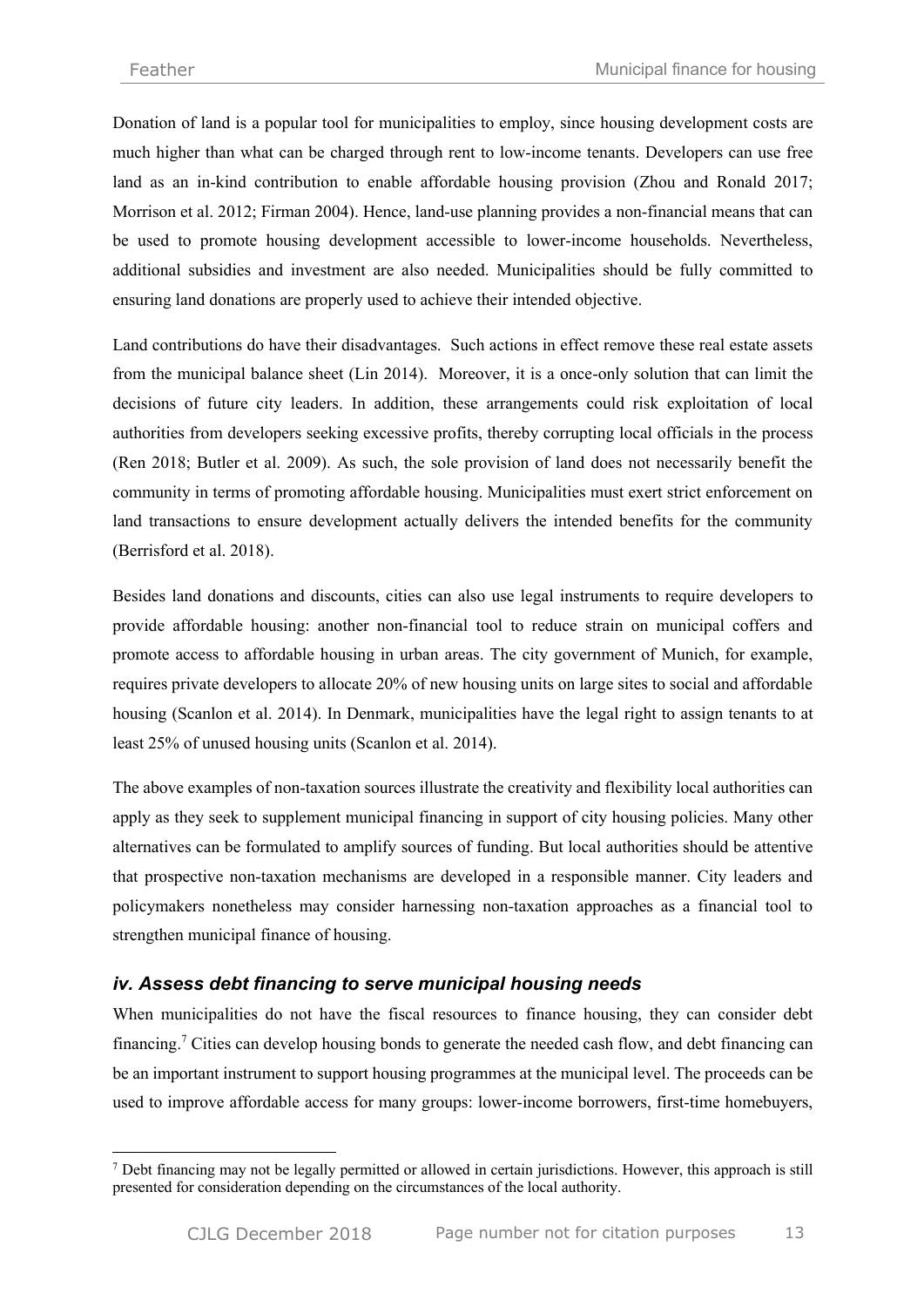persons in vulnerable situations etc.<sup>8</sup> (Rieman 2013). In addition, debt-derived proceeds can be used to fund the development of multi-family housing. Once completed, these apartments can be let at lower rents, as they have been less costly to produce. As a result, debt financing can be an important tool in delivering housing affordable to lower-income groups (Rieman 2013).<sup>9</sup>

## *Municipal debt financing: Tokyo Metropolitan Housing Supply Corporation*

Managed by the Tokyo Metropolitan Government (TMG), the Tokyo Metropolitan Housing Supply Corporation, known as 'JKK Tokyo', was established as a special-purpose public corporation in 1966. JKK Tokyo serves a crucial role as the municipal entity building and maintaining public rental homes in Japan's capital (R&I 2016). JKK Tokyo manages these units, although they are owned by TMG.

As the city's largest public housing supply corporation (in Tokyo, the world's largest urban agglomeration with 38 million inhabitants) with 350,000 apartment units, JKK Tokyo secures positive cash flow through a variety of financing means, including the issuance of corporate bonds (UN DESA 2018; R&I 2016). JKK Tokyo has historically had stable profits supported by a high occupancy rate for its rental units. However, in circumstances where the city entity needs to access capital, for example to preserve public rental stock, JKK Tokyo uses debt equity. Institutional structuring allows JKK Tokyo to access capital through debt financing should its annual budget of ¥ 105m, wholly capitalised by the TMG, prove insufficient for the preservation of public rental housing stock (UN DESA 2018; R&I 2016).

Cities employ two common approaches to debt financing for housing (Lawson et al. 2009; Zhang 2000). The first mechanism is direct public lending from financial institutions to municipalities. Often, depending upon the city's underlying financial state, municipalities have bargaining power to access cheaper capital through loans with the financial sector. Usually loans, especially those related to infrastructure, are evaluated on a project-by-project basis. Once approved, the municipality agrees to pay back the principal and interest over a period based on the timeline for the project. However, it should be noted that accessing capital through public loans requires developed financial institutions to be agreeable to, and capable of, providing municipalities the necessary liquidity for housing. Without such capital, lending at acceptable terms becomes an option of limited viability.

 $\overline{a}$ 

<sup>8</sup> Through mortgage revenue bonds (MRBs), the borrowed cash flow proceeds can be credited to housing finance lenders to offer below-market rate housing loans (Rieman 2013). MRBs can target borrowers who earn no more than the area median income and have been proven to make homeownership possible for lower-income families (2013).

<sup>&</sup>lt;sup>9</sup> Multi-family housing bonds provide rental housing through the creation of multifamily units. These units are made more affordable to lower-income families that can qualify if their income is below area median income (Rieman 2013).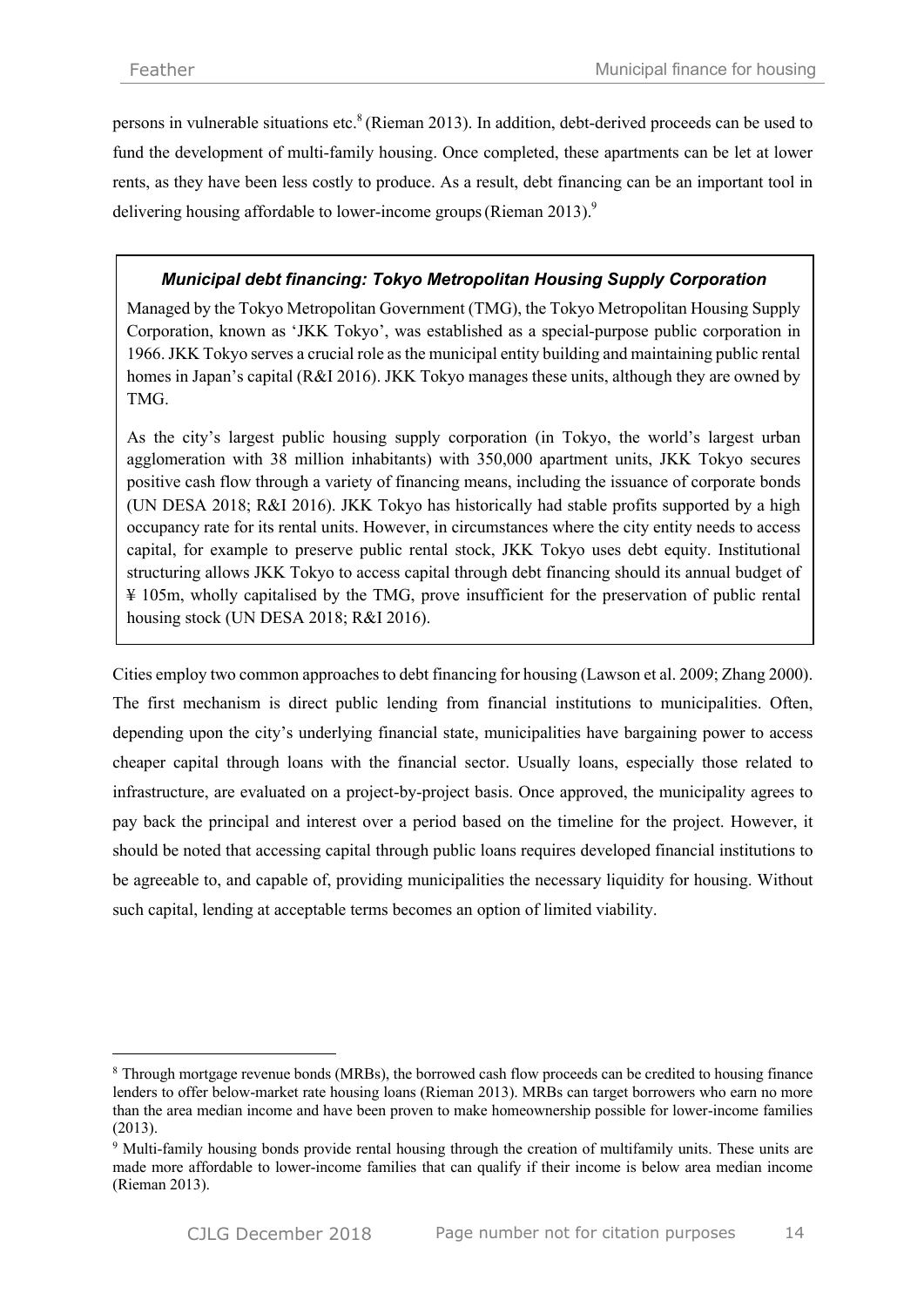## *Public bonds for Addis Ababa's integrated housing development programme*

The city administration for Addis Ababa, Ethiopia manages the Integrated Housing Development Programme (IHDP) to provide municipal housing through the construction of 400,000 condominium units to promote home ownership for low-income households. Additionally, the IHDP sought to promote urban renewal and create 200,000 jobs in the construction sector and another 10,000 for small and micro enterprises. Despite not meeting its original targets, the programme produced 171,000 housing units as of 2010 (French and Hegab 2010).

The IHDP confronted significant financial challenges, with cost increases in the prices of condominium units as well as public financing constraints. Originally, the programme was to be financed entirely by fiscal resources from Addis Ababa's own city government account. However, after three years, the strain on the municipal budget led Addis Ababa to devise a new debt arrangement led by the Commercial Bank of Ethiopia (CBE). Under this arrangement, CBE issues bonds for the programme, which regional and city governments across Ethiopia purchase. The cash flow from these bonds becomes due and payable after five years and affords Addis Ababa's government the short-term capital to finance housing construction. As of 2010, CBE facilitated the issue of US\$ 246m in bonds to the local government (French and Hegab 2010).

Second, municipalities can issue bonds to finance housing development. Bond issuance<sup>10</sup> may attract investor capital rather than requiring a municipality to engage bilaterally with financial institutions. The development of housing bond debt instruments allows cities to access domestic, and potentially international, capital markets to finance affordable housing. However, the issuance of municipal bonds to finance housing requires cities and their projects to have demonstrable credibility with investors, and to develop a product with a competitive advantage compared to similar investment class products. But, if a municipality's bonds are well received by the market, the borrowed capital can be a significant source of financing for housing.

Debt financing to support municipal financing for housing is an important approach, although city leaders must be alert to potential problems, and realistic and fully committed to this type of financing if they choose to undertake it. It is important for leaders to understand the terms and conditions of the bond, and honour their debt obligations. The borrowed capital comes with principal and interest repayments that must be managed, while bond instruments need to compete successfully with other types of investment. When properly executed with complete responsibility from the municipality, debt financing can be a sustainable approach to the development of affordable housing units for lowerincome and vulnerable citizens.

<sup>&</sup>lt;sup>10</sup> Municipalities have commonly used two classes of bonds: general obligation bonds and revenue bonds. Typically, general obligation bonds guarantee that investors will receive timely payment of principal and interest no matter what the cities' financial circumstances. By contrast, revenue bonds carry the risk of not being repaid should the local authority not have the means to pay back investors.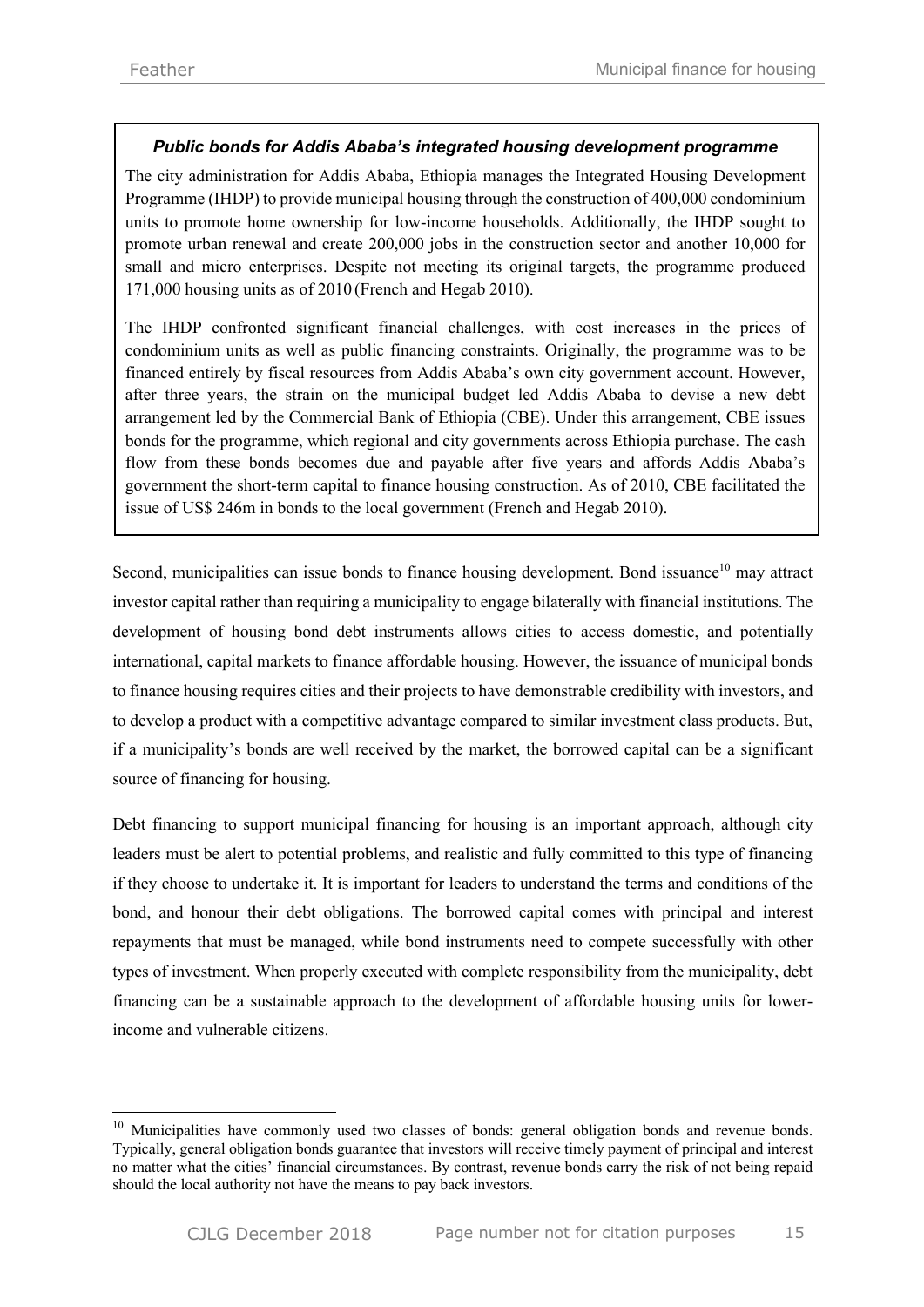# *v. Leverage public–private partnerships to encourage private capital and nongovernmental expertise*

Local governments do not generally have the capacity alone to finance, deliver and manage comprehensive affordable housing programmes. Therefore municipalities must work with nongovernmental housing actors, including the private sector and civil society, to use participatory processes<sup>11</sup> to develop strategic institutional partnerships with non-governmental housing actors (Christensen and Gabe 2018).

Engaging actors outside of government through public–private partnerships  $(PPPs)^{12}$  to finance housing does not just supplement municipal fiscal resources (Moskalyk 2011). PPPs also better align civil society and business partners towards delivering desired housing outcomes. As city resources are limited, partnering with private businesses and non-governmental organisations can be effective in both financing and delivering affordable housing. Thus, PPPs merit strong consideration from city governments as they consider approaches to promote the financing of affordable housing in their communities.

## *Financing affordable apartments in the city of Jakarta*

PT Jakarta Propertindo, or 'JAKPRO', is a developer owned by the city administration of Indonesia's capital, the largest urban area in the country. As part of its portfolio, JAKPRO finances and constructs housing for lower-income residents. Broadly, JAKPRO is involved in the development of infrastructure, including transportation and sanitation systems, as well as community facilities and low-cost rental units and subsidised apartments, called *rusunawa* and *rusunami* respectively. These housing units are produced in cooperation with local operator PD Pasar Jaya and Jakarta's Housing Office.

The apartments are financed through capital injections, reportedly Rp 7.7 trillion, sourced jointly from Jakarta's city government and the regional administration (Tambun 2015). The public mandate to promote housing for lower-income residents, combined with the private nature of its construction and maintenance operations, helps JAKPRO to remain fiscally solvent and generate profits while fulfilling a social responsibility role as a development agency contributing to the good of the wider community in Jakarta. Recently, JAKPRO has signed a cooperation agreement with the state-owned housing company PT Pembangunan Perumahan for additional affordable housing projects in the capital (The Jakarta Post 2015).

 <sup>11</sup> Historically, political entities with non-existent or underperforming fiscal systems have required or encouraged labour, as part of their participatory process, to support infrastructure and housing construction. The Inca Empire institutionalised mandatory service through the *mit'a* system whereby a majority of the year was devoted to community-driven projects performed by Incan citizens. Alternatively, in communities throughout sub-Saharan Africa, members voluntarily come together to build housing for themselves and the community. Each member brings the required building materials and the focus is on construction of one housing unit at a time. This process has been reported to promote belonging and togetherness among communities, as group members who do not need a house also participate in the construction process (Baitu 2010).

<sup>12</sup> Although public–private partnerships take many forms, they may be defined as *"a private consortium to assume the financing risk [in] two or more phases of the project's life-cycle, include[ing] design and construction as well as maintenance and operation"* (Moskalyk 2011, p. 2).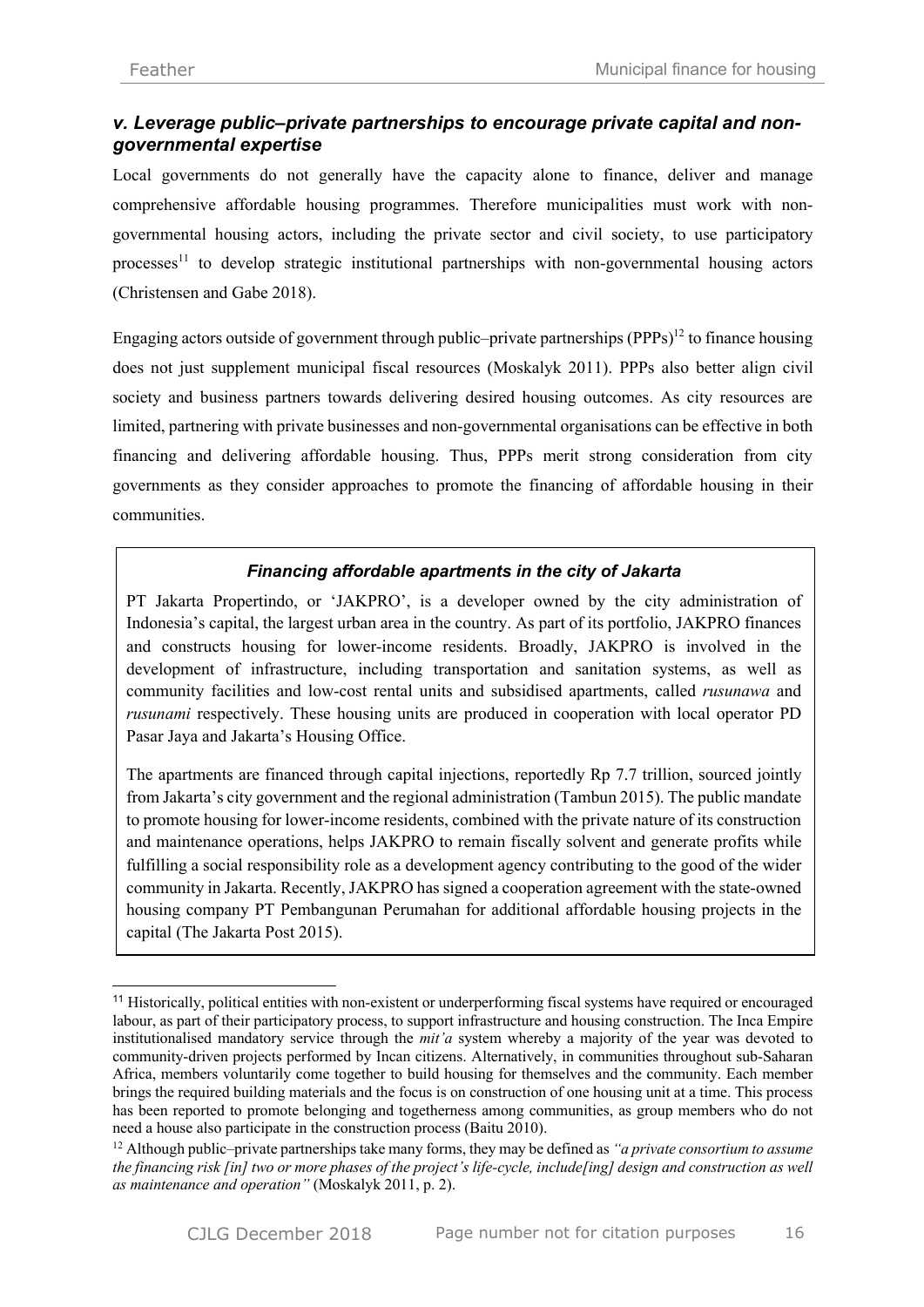Under PPPs, the private sector produces affordable housing with oversight from the public sector. PPPs are well documented for generating efficiency gains in infrastructure construction and financing. (Moskalyk, 2011) They are able to bring private capital into developments which are socially needed, but not commercially viable independently

Partnerships between city governments and the private sector have been proven to significantly contribute to lower costs and increased operating efficiencies for affordable housing projects. Besides cost savings and optimised infrastructure delivery, PPPs enable risk-sharing on affordable housing projects with the private sector. However, PPPs do require significant efforts and coordination to be effective and beneficial for both sides of the partnership. Local authorities should be vigilant in overseeing developments throughout the lifecycle of PPPs. Strong supervision can ensure contractors are meeting local authority standards. It is also advisable that municipal governments strategically adapt their requests to the changing needs and ongoing priorities of the community as they develop.

## *Financing housing through public–private partnerships in Europe*

Partnerships have been effectively used to construct, maintain and operate low-income housing in developed countries, such as the USA, Australia, Ireland and the United Kingdom (Moskalyk 2011). Several European countries also use PPPs in other ways to support municipal finance for social housing. For example, German cities have municipal housing companies that are private entities governed under commercial law, but with their shares held by the local government (Urban 2015). In Sweden, social housing is funded by municipalities in conjunction with housing associations (Magnusson and Turner 2008). Finally, the Danish partnerships between local governments and the private sector are so successful that the social housing programme makes a positive contribution to the central government through the National Building Fund (Adamsen 2014; Andersen 2002).

The Netherlands offers a particularly interesting and complete case study. Dutch housing associations now fund all social housing investment in the country. Over half of Amsterdam's housing stock is social housing (AEDES 2013), and more than 65% of the total assets Dutch associations use to fund social housing consist of borrowed money. Most housing associations borrow money from what are called sector banks, namely the Bank of Dutch Municipalities ('BNG') and the Dutch Water Board, which are institutionally guaranteed by the central government. For example, the central government has a 50% stake in BNG while the remainder is owned by municipalities and provincial governments (AEDES 2013). Housing association loans for construction of social housing units are facilitated through a Social Housing Guarantee Fund ('WSW'). The partnership with WSW allows housing associations to access lower lending rates for social housing development loans (Gruis and Nieboer 2006).

Although municipalities are constrained in financing housing due to limited public resources, they still have a mandate to meet basic human needs, and they are also under increasing public pressure for greater accountability. These factors have led many local authorities to consider PPPs for housing, with these arrangements becoming increasingly permanent and comprehensive (Abdul-Aziz and Kassim 2011; Tang et al. 2010). PPPs can replace confrontation with collaboration, by building innovative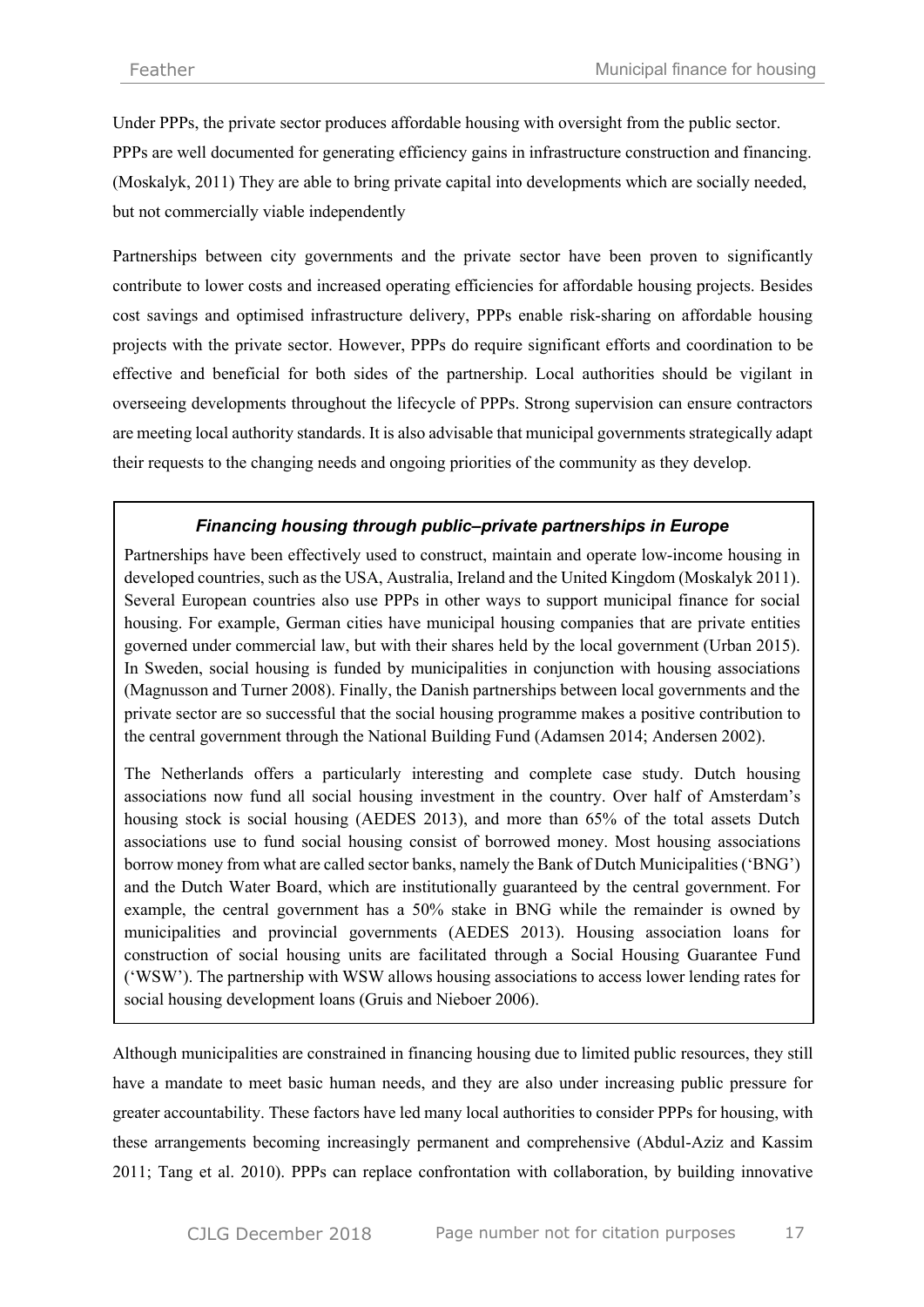alliances between municipalities and housing developers and financial institutions. These can ensure the most efficient use of public and private resources in the pursuit of mutual gains.

The PPP approach to housing projects has typically included the creation of a joint venture company within which the private sector and municipal government jointly finance, own and operate a housing development. Risk is shared according to predetermined contractual provisions, based on each partner's respective strengths and weaknesses. In this model, the municipal government often contributes significant fiscal resources and maintains overall control of the planning and development stages, but draws on the private sector's resources and expertise in construction and design.

PPPs for financing housing merit consideration from municipalities. As government subsidies become increasingly limited, PPPs present a growing opportunity to engage a diverse range of housing actors and leverage capital and expertise. The advantages of this approach have the potential to make the difference in promoting access to affordable, formal housing for all.

## **The way forward: sustainably developing city financing for housing**

As the world continues to urbanise, local governments will be required to increase their engagement on affordable access to adequate housing. Cities will encounter financial constraints in meeting local housing needs while concurrently developing municipal housing policies that serve their communities. Municipalities should not retreat from this challenge, but instead find innovative and pragmatic solutions to finance affordable formal housing in their cities.

Municipal leaders can consider the presented financial approaches to help finance the housing needs in their neighbourhoods. Depending on the circumstances, the municipality should first have a comprehensive understanding of present housing conditions in its constituency. Once these are well understood, the local government should develop a practical strategy to achieve its desired housing policies.

After sufficiently quantifying the financial requirements to deliver the housing strategy, the local government can then consider the financial approaches discussed in this article. Should subsidies or grants be available from national and regional governments, the local government can assess the merit of these funding sources, especially in terms of the future sustainability of these funds and the conditions that accepting monies may impose. The local government can also evaluate its fiscal standing in terms of municipal taxation and expenditure. Specifically, the municipality can examine ways to raise revenue or cut expenditure to meet the funding needs required for the desired housing programmes. This fiscal evaluation can even extend to examining non-taxation options, such as discounted land provision, strategic introduction of user fees or cross-subsidisation. In scenarios where these approaches are not sufficient, or income can be generated from investment, debt financing can be considered – either via financial sector loans or by issuing bonds, depending on the credit standing of the municipality.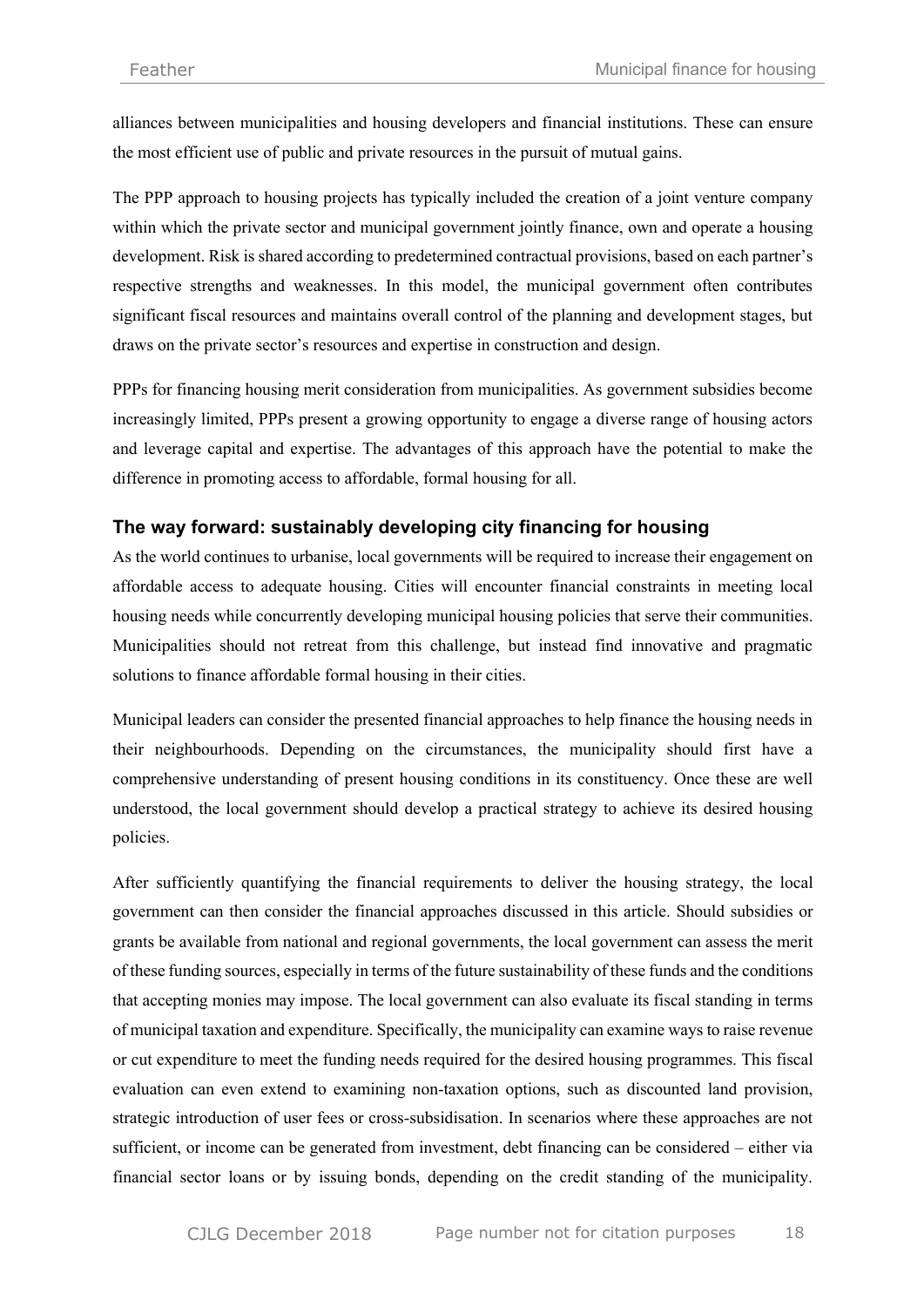Additionally, PPPs can be considered as an important tool for a local government to harness private sector expertise and work in a collaborative and mutually beneficial manner.

Regardless of a local government's circumstances, the five approaches outlined provide a starting point for city leaders and local policymakers to consider as they seek to expand access to adequate housing for their neighbourhoods. While these approaches are neither exhaustive nor applicable to each and every situation, they serve to provoke a dialogue on the role of cities in promoting affordable, formal housing accessible to the urban poor and the vulnerable.

Through improvements and innovations in revenue collection and coordination between different levels of government, private and other non-governmental actors, local governments can deepen financing for housing policies and programmes at the community level. The approaches detailed here provide an opportunity to reappraise the current system of public finance (Pugh 1994), where local government can develop a financial way forward on housing to fulfil their mandate of inclusive and sustainable urban development for all.

## **Acknowledgement**

The author is grateful to the editor and the anonymous referees for their valuable feedback.

## **Declaration of conflicting interest**

The author declared no potential conflicts of interest with respect to the research, authorship, and/or publication of this article.

# **Funding**

The author received no financial support for the research, authorship, and/or publication of this article.

## **References**

- Abdul-Aziz, A.R. and Kassim, P.J. (2011) Objectives, success and failure factors of housing public–private partnerships in Malaysia. *Habitat International*, 35 (1), 150–157. https://doi.org/10.1016/j.habitatint.2010.06.005
- Adamsen, P. (2014) *IFHP presents: Voices from The Hague Housing Conference*. International Federation for Housing and Planning (IFHP). Available at: https://www.ifhp.org/ifhp-blog/ifhp-presents-voices-haguehousing-conference-1.
- Andersen, H.S. (2002) Can deprived housing areas be revitalised? Efforts against segregation and neighbourhood decay in Denmark and Europe. *Urban Studies*, 39 (4), 767–790. https://doi.org/10.1080/00420980220119561
- Baitu, J. (2010) *The organisation, management and finance of housing cooperatives in Kenya*. Nairobi, Kenya: United Nations Human Settlements Programme (UN-Habitat).
- Banful, A.B. (2011) Do formula-based intergovernmental transfer mechanisms eliminate politically motivated targeting? Evidence from Ghana. *Journal of Development Economics*, 96 (2), 380–390. https://doi.org/10.1016/j.jdeveco.2010.08.012
- Basolo, V. (2000) City spending on economic development versus affordable housing: Does inter-city competition or local politics drive decisions? *Journal of Urban Affairs*, 22 (3), 317–332. https://doi.org/10.1111/0735-2166.00059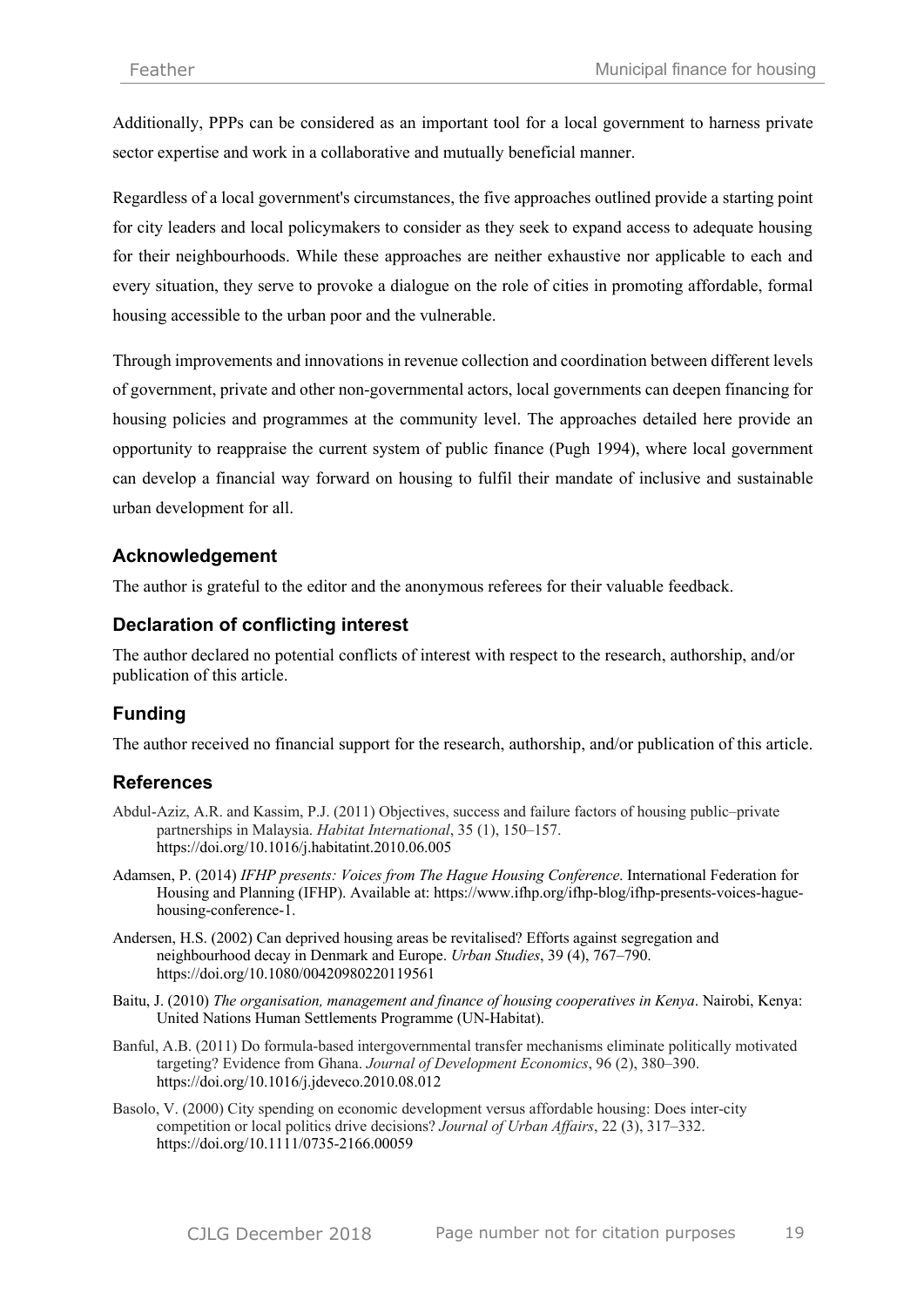- Berrisford, S., Cirolia, L.R. and Palmer, I. (2018) Land-based financing in Sub-Saharan African cities. *Environment and Urbanization,* 30 (1), 35–52. https://doi.org/10.1177/0956247817753525
- Bird, R. (2003) *User charges in local government finance*. Washington DC, United States of America: The World Bank Group (World Bank).
- Brueckner, J.K. (1981) Zoning and property taxation in a system of local governments: Further analysis. *Urban Studies*, 18 (1), 113–120. https://doi.org/10.1080/00420988120080091
- Butler, A.W., Fauver, L. and Mortal, S. (2009) Corruption, political connections, and municipal finance. *The Review of Financial Studies*, 22 (7), 2873–2905. https://doi.org/10.1093/rfs/hhp010
- Centre for Affordable Housing Finance in Africa (CAHF). (2017) *Housing finance in Africa yearbook 2017.*  Available at: http://housingfinanceafrica.org/app/uploads/2017\_CAHF\_YEARBOOK\_14.10 copy.compressed.pdf.
- Christensen, P.H. and Gabe, J. (2019) Public regulatory trends in sustainable real estate. In: Walker, T., Krosinsky, C., Hasan, L.N. and Kibsey, S.D. (eds.) *Sustainable real estate* (pp. 35–76). Basingstoke: Palgrave Macmillan, Cham. https://doi.org/10.1007/978-3-319-94565-1\_4
- City of São Paulo. (2010) *Municipal housing plan 2009–2024.* São Paulo, Brazil: City of São Paulo.
- City of Vancouver. (2016) *How we fund the budget*. Available at: https://vancouver.ca/yourgovernment/funding.aspx.
- Clos, J. (2015) *UN-Habitat policy statement at the twenty-fifth session of the Governing Council.* United Nations Human Settlements Programme (UN-Habitat). Available at: https://unhabitat.org/wpcontent/uploads/2015/01/EDs-Policy-Statement\_GC25\_FOR-DELIVERY.pdf.
- Collier, P., Glaeser, E., Venables, A., Manwaring, P. and Blake, M. (2017) *Land and property taxes for municipal finance.* London: International Growth Centre.
- Datta, K. and Jones, G.A. (2001) Housing and finance in developing countries: Invisible issues on research and policy agendas. *Habitat International*, 25 (3), 333–357. https://doi.org/10.1016/S0197-3975(00)00038-2
- De Mello Jr., L.R. (2002) Public finance, government spending and economic growth: The case of local governments in Brazil. *Applied Economics*, 34 (15), 1871–1883. https://doi.org/10.1080/00036840210128726
- Eisenbud, D.K. (2016) Bill to double property tax on Jerusalem's 'ghost apartments' approved. *The Jerusalem Post* 4 January 2016. Available at: https://www.jpost.com/Israel-News/Bill-to-double-property-tax-on-Jerusalems-ghost-apartments-approved-439361.
- Fahy, M. (2016) Abu Dhabi introduces 3% municipal fee on expat home rentals. *The National* 12 April 2016. Available at: https://www.thenational.ae/business/property/abu-dhabi-introduces-3-municipal-fee-onexpat-home-rentals-1.139449.
- Firman, T. (2004) Major issues in Indonesia's urban land development. *Land Use Policy*, *21*(4), 347-355. https://doi.org/10.1016/j.landusepol.2003.04.002
- Fischer, A. (2016) City of Vancouver: It's a housing emergency. *The Columbian* 11 April 2016. Available at: http://www.columbian.com/news/2016/apr/11/city-vancouver-housing-emergency-low-incomehouseholds/.
- French, M. and Hegab, K. (2010) *Condominium housing in Ethiopia: The integrated housing development programme*. United Nations Human Settlements Programme (UN-Habitat). Available at: https://www.humanitarianlibrary.org/sites/default/files/2013/07/3104\_alt.pdf.
- Gruis, V.H. and Nieboer, N. (2006) Social housing investment without public finance: The Dutch case. *Public Finance and Management,* 2006 (1).
- Hamid, G. (n.d.) *Incremental housing in Khartoum: A paradigm shift?* Khartoum, Sudan: Global University Consortium Exploring Incremental Housing.
- Hamilton, B.W. (1975) Zoning and property taxation in a system of local governments. *Urban Studies*, 12 (2), 205–211. https://doi.org/10.1080/00420987520080301
- Hansen, A.H. and Perloff, H.S. (1944) *State and local finance in the national economy*. New York: WW Norton and Company.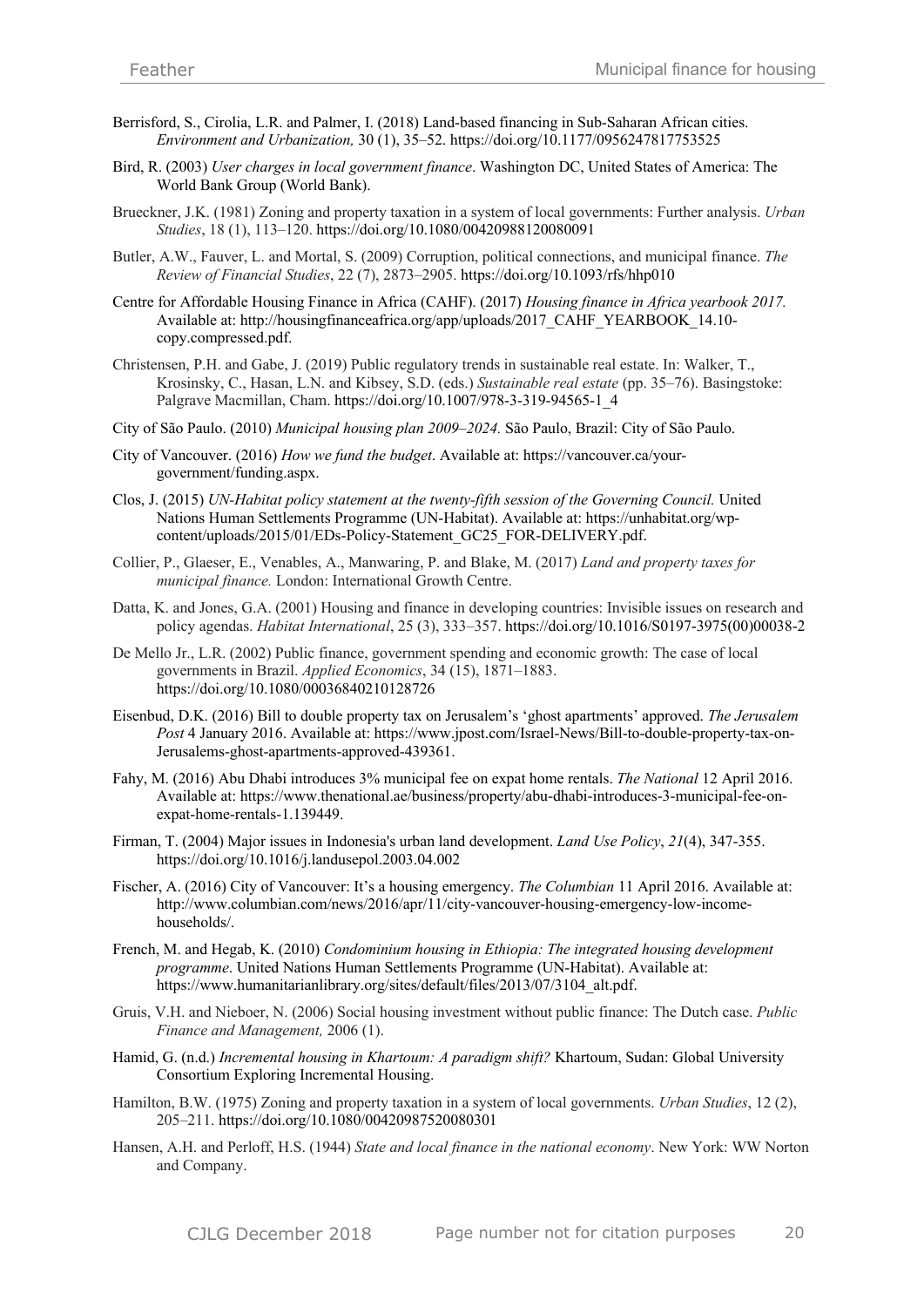- Hulchanski, J.D. (2003) *What factors shape Canadian housing policy? The intergovernmental role in Canada's housing system*. Conference on Municipal-federal-provincial relations in Canada. Kingston: 9–10 May.
- Hürriyet Daily News. (2013) *Istanbul parking income exceed budgets of 52 cities*. 15 March 2013. Available at: http://www.hurriyetdailynews.com/istanbul-parking-income-exceed-budgets-of-52-cities-43014.
- International Monetary Fund (IMF). (2013) *Government finance statistics yearbook, 2012*. Washington DC, United States of America: IMF.
- Kim, Y. (2017) Limits of property taxes and charges: City revenue structures after the Great Recession. *Urban Affairs Review*, 55 (1), 185–209. https://doi.org/10.1177/1078087417697199
- Ladner, A., Keuffer, N., Baldersheim, H., Hlepas, N., Swianiewicz, P., Steyvers, K. and Navarro, C. (eds.) (2018) Conclusions: Local autonomy – patterns, dynamics and ambiguities. In: *Patterns of local autonomy in Europe* (pp. 333–348). Basingstoke: Palgrave Macmillan, Cham.
- Lawson, J., Berry, M., Milligan, V. and Yates, J. (2009) Facilitating investment in affordable housing towards an Australian model. *Housing Finance International*, 24 (1), 18–26.
- Lawson, J., Gilmour, T. and Milligan, V. (2010) *International measures to channel investment towards affordable rental housing*. Melbourne, Australia: Australian Housing and Urban Research Institute (AHURI).
- Li, X., Hui, E.C., Chen, T., Lang, W., Guo, Y. (2019) From Habitat III to the new urbanization agenda in China: Seeing through the practices of the "three old renewals" in Guangzhou. *Land Use Policy*, 81, 513–522. https://doi.org/10.1016/j.landusepol.2018.11.021
- Lin, G.C. (2014) China's landed urbanization: Neoliberalizing politics, land commodification, and municipal finance in the growth of metropolises. *Environment and Planning A*, 46 (8), 1814–1835. https://doi.org/10.1068/a130016p
- Lonardoni, F., Acioly, C. and French, M. (2013) *Housing supply in Brazil: The "my house my life" programme*. United Nations Human Settlements Programme (UN-Habitat). Available at: http://mirror.unhabitat.org/pmss/getElectronicVersion.aspx?nr=3453&alt=1.
- Ma, J. (1997) *Intergovernmental fiscal transfer: A comparison of nine countries (cases of the United States, Canada, the United Kingdom, Australia, Germany, Japan, Korea, India and Indonesia).* World Bank Working Paper. Washington, DC: World Bank.
- Magnusson, L. and Turner, B. (2008) Municipal housing companies in Sweden social by default. *Housing, Theory and Society*, 25 (4), 275–296. https://doi.org/10.1080/14036090701657397
- Milligan, V., Gurran, N., Lawson, J., Phibbs, P. and Philipps, R. (2009) *Innovation in affordable housing in Australia: Bringing policy and practice for not-for-profit housing organisations together*. Melbourne, Australia: Australian Housing and Urban Research Institute (AHURI).
- Ministry of Environment, Forestry and Urban Development National Council for Physical Development and the United Nations Human Settlements Programme (MEFUD and UN-Habitat). (2014) *Sudan's report for United Nations' third conference of housing and sustainable urban development (Habitat III) 2016*. Khartoum, Sudan: MEFUD & UN-Habitat.
- Mitlin, D., Colenbrander, S. and Satterthwaite, D. (2018) Finance for community-led local, city and national development. *Environment and Urbanization*, 30 (1), 3–14. https://doi.org/10.1177/0956247818758251
- Mombasa Budget Office. (2014) *Mombasa county annual development plan: 2015–2016 financial year*. Mombasa, Kenya: County Government of Mombasa.
- Morrison, T.H., Wilson, C. and Bell, M. (2012) The role of private corporations in regional planning and development: Opportunities and challenges for the governance of housing and land use. *Journal of Rural Studies*, 28 (4), 478–489. https://doi.org/10.1016/j.jrurstud.2012.09.001
- Moskalyk, A. (2011) *Public-private partnerships in housing and urban development*. United Nations Human Settlements Programme (UN-Habitat). Available at: https://unhabitat.org/books/public-privatepartnership-in-housing-and-urban-development/.
- New York City Housing Authority (NYCHA). (2015) *NextGeneration NYCHA*. New York City Housing Authority (NYCHA). Available at: https://www1.nyc.gov/assets/nycha/downloads/pdf/nextgen-nychaweb.pdf.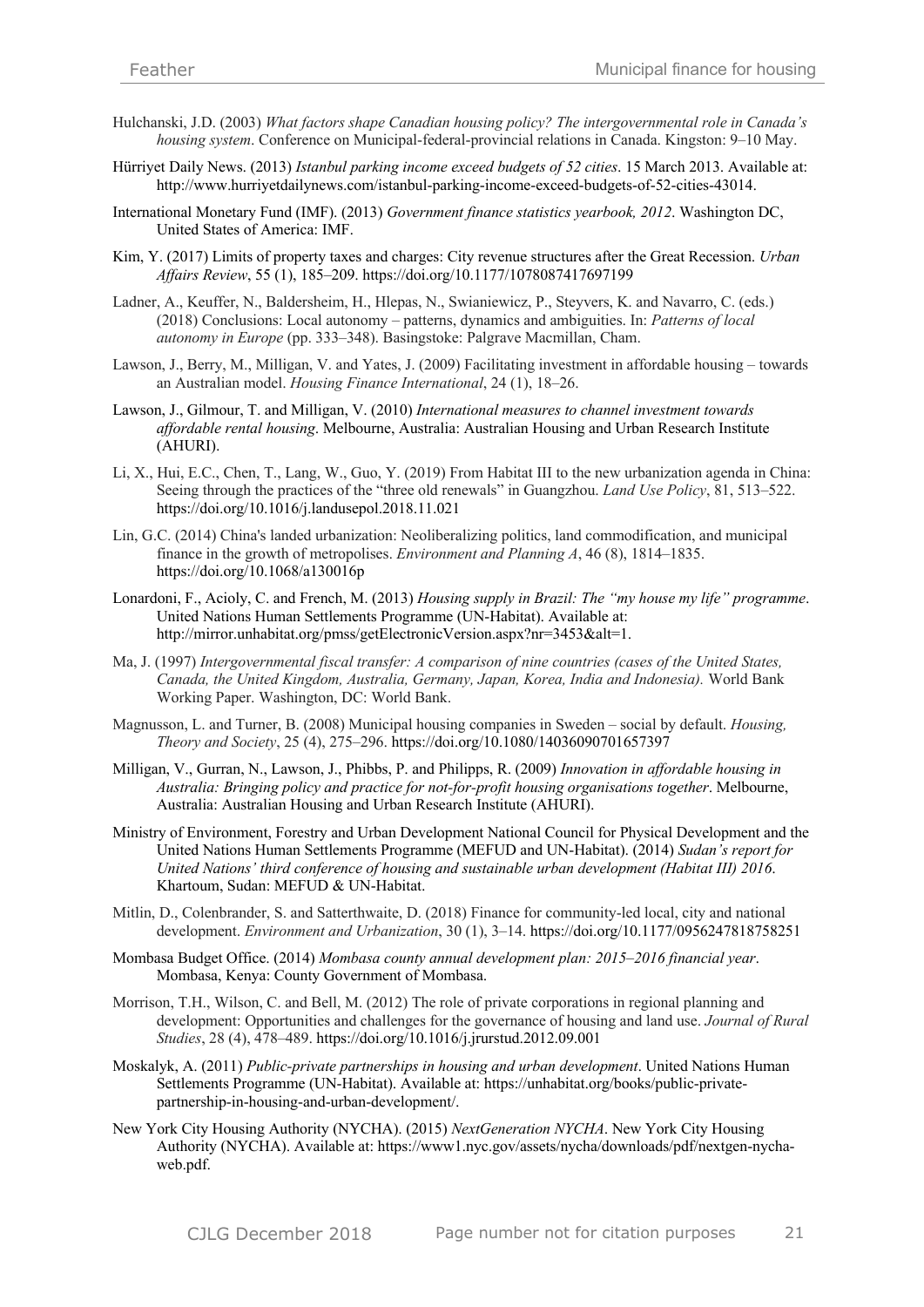- Office of the United Nations High Commissioner for Human Rights and the United Nations Human Settlements Programmer (OHCHR and UN-Habitat). (2010) *The right to adequate housing.* OHCHR and UN-Habitat. Available at: https://www.ohchr.org/Documents/Publications/FS21\_rev\_1\_Housing\_en.pdf.
- Participatory Slum Upgrading Programme (PSUP). (2016) *Slum almanac 2015/2016: Tracking improvement in the lives of slum dwellers*. United Nations Human Settlements Programme (UN-Habitat). Available at: https://unhabitat.org/wp-content/uploads/2016/02-old/Slum%20Almanac%202015-2016\_EN.pdf.
- Province of Ontario. (2011) *Municipal tools for affordable housing handbook*. Ministry of Municipal Affairs and Housing (MMAH). Available at: http://www.mah.gov.on.ca/AssetFactory.aspx%3Fdid%3D9270.
- Pugh, C. (1994) Housing policy development in developing countries: The World Bank and internationalization, 1972–1993. *Cities*, 11 (3), 159–180. https://doi.org/10.1016/0264-2751(94)90057-4
- Pugh, C. (2001) The theory and practice of housing sector development for developing countries, 1950– 99. *Housing Studies*, 16 (4), 399–423. https://doi.org/10.1080/02673030120066527
- Rating and Investment Information Inc. (R&I) (2016) *R&I Affirms AA-, Stable: Tokyo Metropolitan Housing Supply Corp*. Rating and Investment Information Inc. (R&I). Available at: https://www.r i.co.jp/en/news\_release\_cfp/2017/03/news\_release\_2017-A-0256\_01.pdf
- Ren, X. (2018) Governing the informal: Housing policies over informal settlements in China, India, and Brazil. *Housing Policy Debate*, 28 (1), 79–93. https://doi.org/10.1080/10511482.2016.1247105
- Republic of Ghana (RoG). (2015) *The composite budget of the Accra Metropolitan Assembly for the 2015 fiscal year*. Accra, Ghana: Government of Ghana.
- Rieman, G. (2013) *Housing bonds*. Washington, DC: National Council of State Housing Agencies (NCSHA). Available at: http://nlihc.org/sites/default/files/2016AG\_Chapter\_5-6.pdf.
- Saiegh, S. and Tommasi, M. (2000) An 'incomplete-contracts' approach to intergovernmental transfer systems in Latin America. In: Burki, S.J., Perry, G.E. and Eid, F. (eds.) *Decentralization and Accountability of the Public Sector.* (pp. 127–144). Washington, DC: World Bank.
- Scanlon K., Whitehead C. and Arrigoitia, M.F. (eds.) (2014) *Social housing in Europe*. Chichester: John Wiley & Sons. https://doi.org/10.1002/9781118412367
- Schneider, M. and Logan, J. (1985) Suburban municipalities: The changing system of intergovernmental relations in the mid-1970s. *Urban Affairs Quarterly*, 21 (1), 87–105. https://doi.org/10.1177/004208168502100108
- Servicio de Administración Tributaria de Lima (SAT). (2016) *Impuestos [Taxes]*. Lima: Servicio de Administración Tributaria de Lima (SAT).
- Slack, E. (2009) *Guide to municipal finance*. United Nations Human Settlements Programme (UN-Habitat). Available at: https://unhabitat.org/books/guide-to-municipal-finance/
- Stiglitz, J.E. (2002) New perspectives on public finance: recent achievements and future challenges. *Journal of Public Economics*, 86 (3), 341–360. https://doi.org/10.1016/S0047-2727(01)00193-1
- Tambun, L.T. (2015) *Jakpro to build low-cost apartments, athlete housing complex*. JakartaGlobe, 27 August 2015.
- Tang, L., Shen, Q. and Cheng, E.W. (2010) A review of studies on public–private partnership projects in the construction industry. *International Journal of Project Management*, 28 (7), 683–694. https://doi.org/10.1016/j.ijproman.2009.11.009
- Tanzi, V. and Zee, H. (2001) *Tax policy for developing countries*. Washington, DC: International Monetary Fund (IMF).
- Tax Justice Network Africa (TJN-A). (2012) *Taxation and the informal sector*. Nairobi, Kenya: TJN-A.
- The Jakarta Post. (2015) *Greater Jakarta: Jakpro cooperates with PP for city projects.* 5 December 2015. Available at: http://www.thejakartapost.com/news/2015/12/05/greater-jakarta-jakpro-cooperates-withpp-city-projects.html
- United Cities and Local Governments (UCLG). (2010) *Local government finance: The challenges of the 21st century*. Barcelona, Spain: UCLG.
- United Cities and Local Governments and Dexia (UCLG and Dexia). (2007) *Local governments in the world: Basic facts on 82 selected countries*. Barcelona, Spain: UCLG and Dexia.